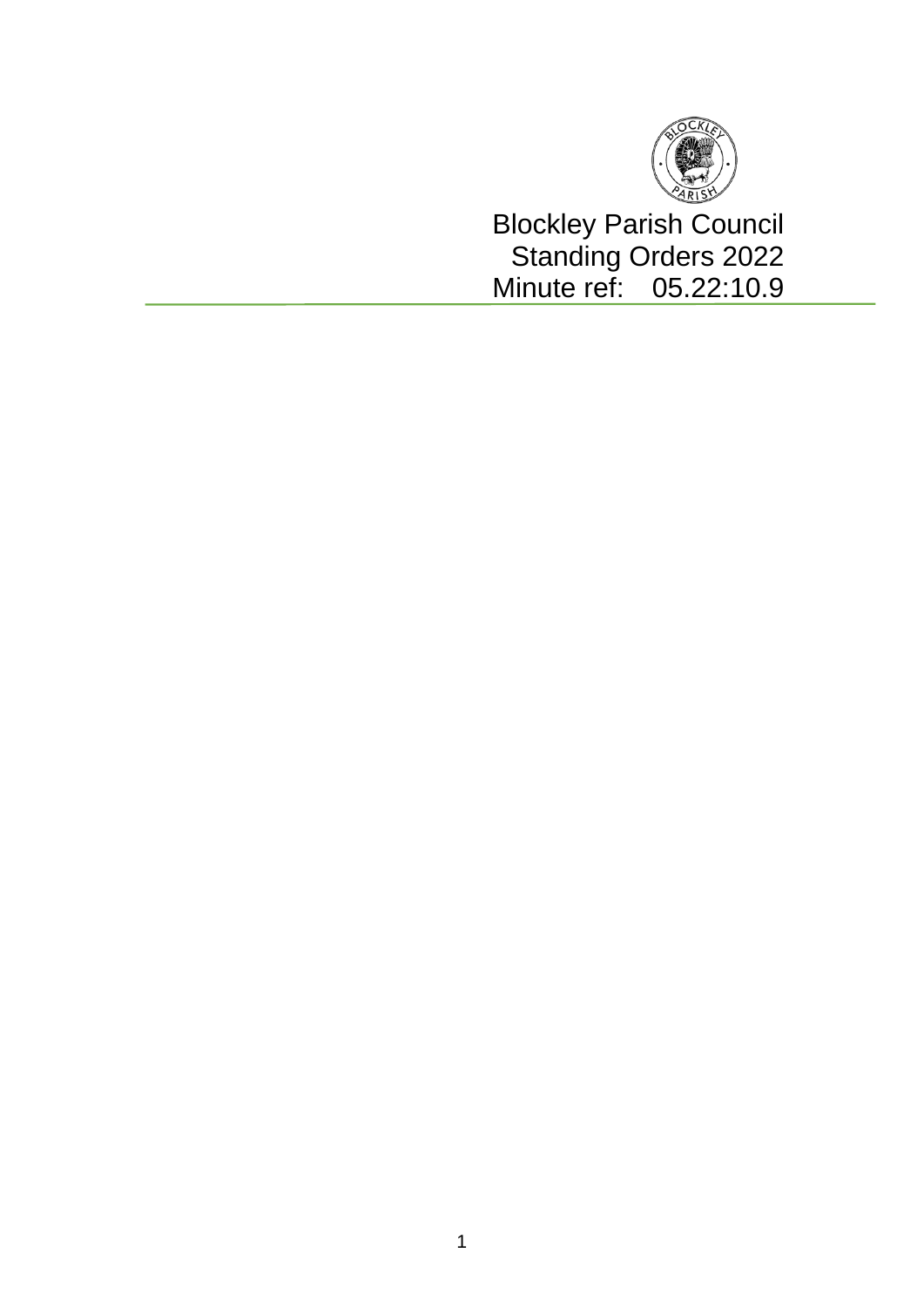| <b>INTRODUCTION</b> |                                                                                                      | 3  |
|---------------------|------------------------------------------------------------------------------------------------------|----|
| 1.                  | <b>RULES OF DEBATE AT MEETINGS</b>                                                                   | 4  |
| 2.                  | <b>DISORDERLY CONDUCT AT MEETINGS</b>                                                                | 6  |
| 3.                  | <b>MEETINGS GENERALLY</b>                                                                            | 6  |
| 4.                  | <b>COMMITTEES AND SUB-COMMITTEES</b>                                                                 | 9  |
| 5.                  | <b>ORDINARY COUNCIL MEETINGS</b>                                                                     | 10 |
| 6.                  | <b>EXTRAORDINARY MEETINGS OF THE COUNCIL, COMMITTEES AND</b><br><b>SUB-COMMITTEES</b>                | 12 |
| 7.                  | <b>PREVIOUS RESOLUTIONS</b>                                                                          | 13 |
| 8.                  | <b>VOTING ON APPOINTMENTS</b>                                                                        | 13 |
| 9.                  | <b>MOTIONS FOR A MEETING THAT REQUIRE WRITTEN NOTICE TO BE</b><br><b>GIVEN TO THE PROPER OFFICER</b> | 13 |
| 10.                 | <b>MOTIONS AT A MEETING THAT DO NOT REQUIRE WRITTEN NOTICE 14</b>                                    |    |
| 11.                 | <b>MANAGEMENT OF INFORMATION</b>                                                                     | 15 |
| 12.                 | <b>DRAFT MINUTES</b>                                                                                 | 15 |
| 13.                 | <b>CODE OF CONDUCT AND DISPENSATIONS</b>                                                             | 16 |
| 14.                 | <b>CODE OF CONDUCT COMPLAINTS</b>                                                                    | 17 |
| 15.                 | <b>PROPER OFFICER</b>                                                                                | 19 |
| 16.                 | <b>RESPONSIBLE FINANCIAL OFFICER</b>                                                                 | 20 |
| 17.                 | <b>ACCOUNTS AND ACCOUNTING STATEMENTS</b>                                                            | 20 |
| 18.                 | <b>FINANCIAL CONTROLS AND PROCUREMENT</b>                                                            | 21 |
| 19.                 | <b>HANDLING STAFF MATTERS</b>                                                                        | 23 |
| 20.                 | <b>RESPONSIBILITIES TO PROVIDE INFORMATION</b>                                                       | 24 |
| 21.                 | <b>RESPONSIBILITIES UNDER DATA PROTECTION LEGISLATION</b>                                            | 24 |
| 22.                 | <b>RELATIONS WITH THE PRESS/MEDIA</b>                                                                | 25 |
| 23.                 | <b>EXECUTION AND SEALING OF LEGAL DEEDS</b>                                                          | 25 |
| 24.                 | <b>COMMUNICATING WITH DISTRICT AND COUNTY OR UNITARY</b><br><b>COUNCILLORS</b>                       | 26 |
| 25.                 | <b>RESTRICTIONS ON COUNCILLOR ACTIVITIES</b>                                                         | 26 |
| 26.                 | <b>STANDING ORDERS GENERALLY</b>                                                                     | 26 |

*Bold Standing orders are statutory and cannot be changed or suspended.*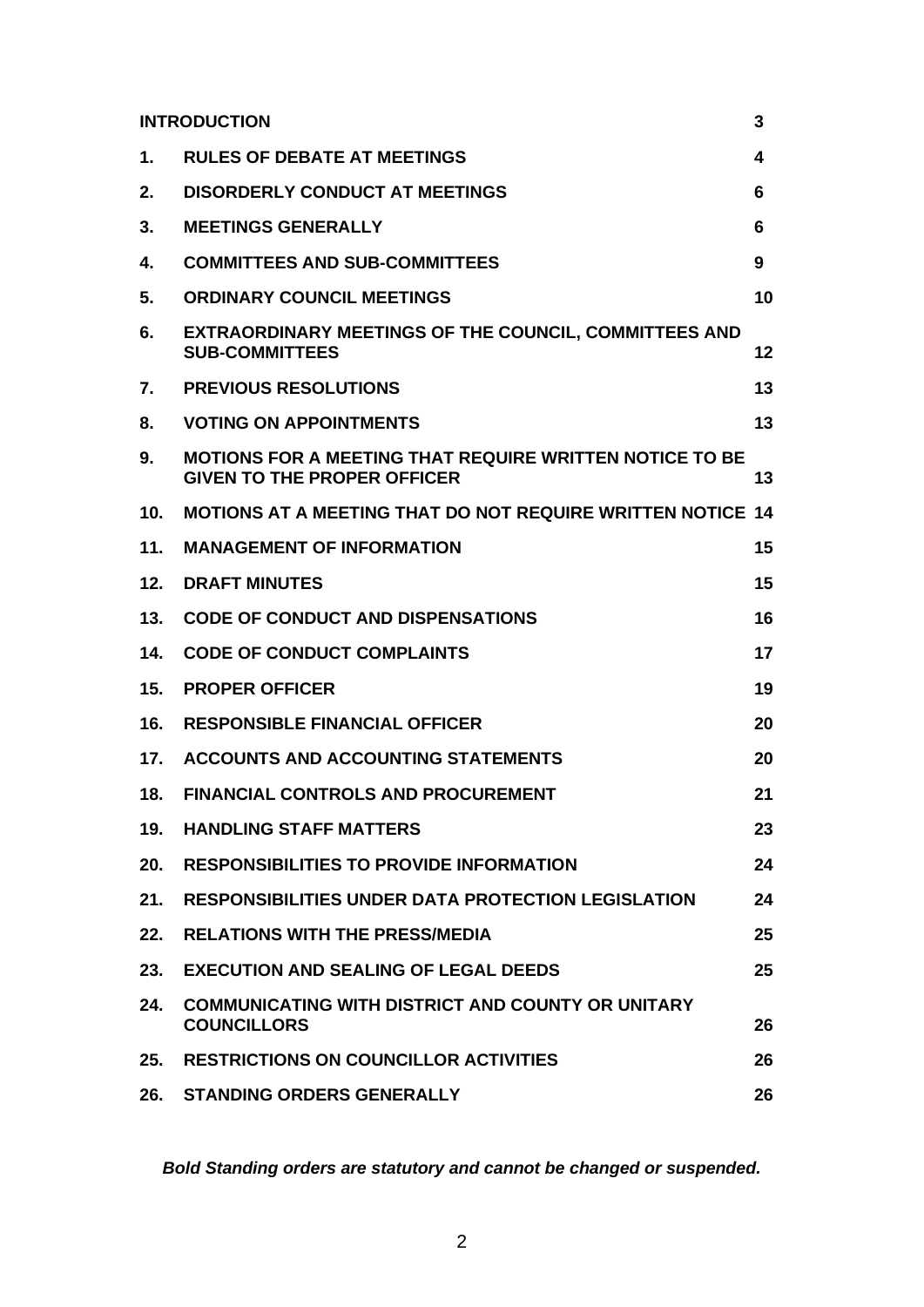### **INTRODUCTION**

a Blockley Parish Council is represented by 11 Members (Councillors). For electoral purposes, the Parish is divided into three Wards:

• Aston Magna Ward – 2 Councillors representing Aston Magna, Ditchford and **Draycott** 

- Blockley Ward 7 Councillors representing Blockley village
- Paxford Ward 2 Councillors representing Paxford and Northwick Park
- b The term of office is four years and if insufficient members are nominated for election, or interim vacancies occur, other members may be elected or coopted to serve on the Parish Council.
- c Elections are conducted in accordance with statutory requirements and are the responsibility of the District Council Returning Officer. Nomination forms, information, display of formal notices and other related processes are managed by the Returning Officer with the support of the Clerk.
- d Parish Councillors sign a Declaration of Acceptance of Office upon appointment that includes a commitment to comply with the Code of Conduct. In general they have three main roles:
	- To represent the views and concerns of the community

• To maintain communication with residents and keep them informed of developments

• To attend and participate in council meetings (at which actions and expenditure are approved)

- e Council powers must be exercised through the Parish Council as a body and cannot be approved by individual members. In addition, all formal communication and correspondence should be routed through the Clerk to validate action.
- f Members should attend meetings having prepared by reading meeting notes, listening carefully to other comments, and participating through the Chair with relevant, timely and concise comments, questions or proposals. Bullying, oppressive behaviour or conflict will not be acceptable.
- g As well as Members formal responsibilities, the size of the Parish, extent of assets and desire to provide value for money, necessitates involvement with additional voluntary activities including routine play area and burial ground inspections and other support work. As a consequence, efforts will be made to fill vacancies arising at or between elections.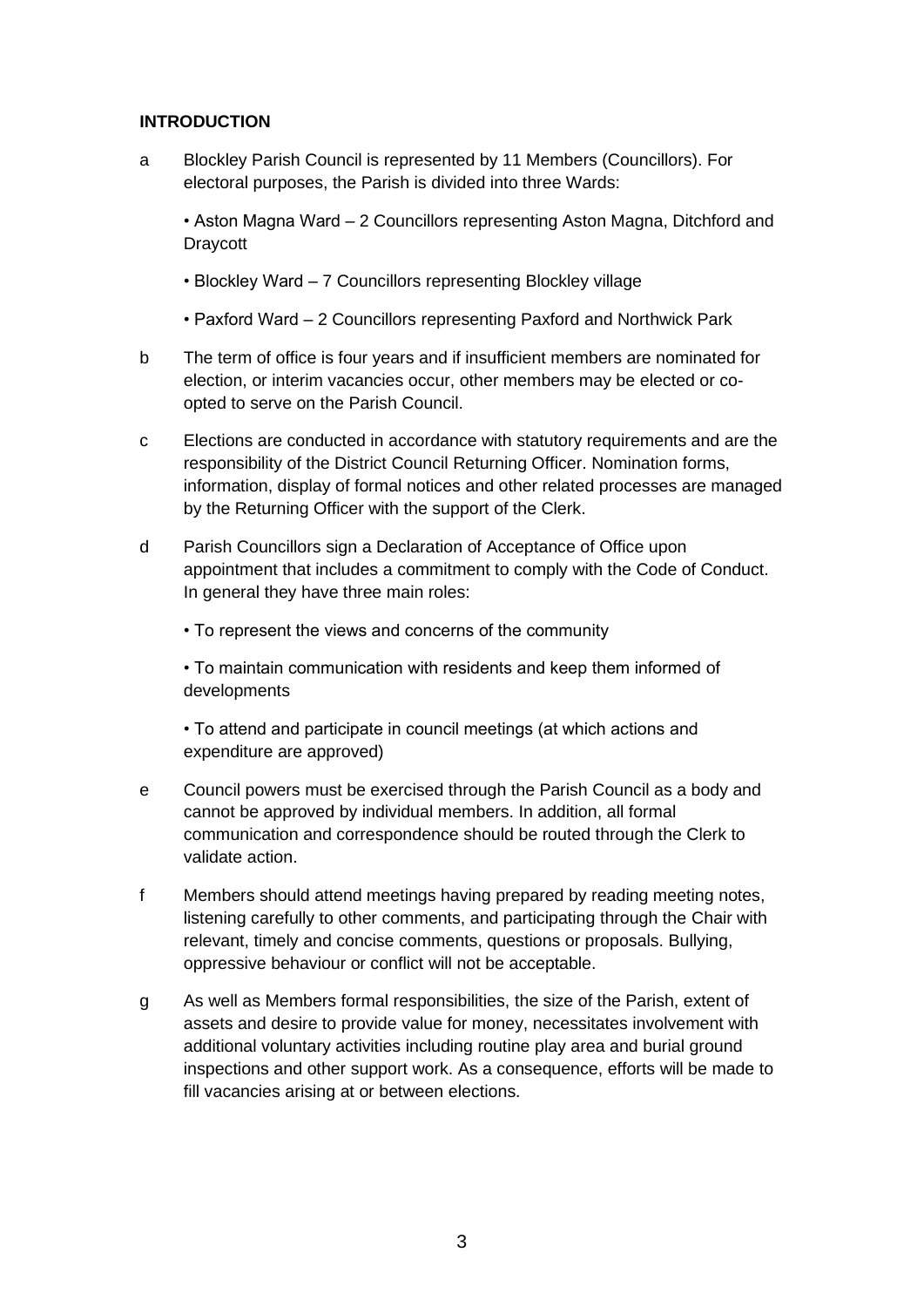## **1. RULES OF DEBATE AT MEETINGS**

- h Motions on the agenda shall be considered in the order that they appear unless the order is changed at the discretion of the Chair of the meeting.
- i A motion (including an amendment) shall not be progressed unless it has been moved and seconded.
- j A motion on the agenda that is not moved by its proposer may be treated by the Chair of the meeting as withdrawn.
- k If a motion (including an amendment) has been seconded, it may be withdrawn by the proposer only with the consent of the seconder and the meeting.
- l An amendment is a proposal to remove or add words to a motion. It shall not negate the motion.
- m If an amendment to the original motion is carried, the original motion (as amended) becomes the substantive motion upon which further amendment(s) may be moved.
- n An amendment shall be considered only if expressed early at the meeting verbally or in writing if requested by the Chair of the meeting.
- o A councillor may move an amendment to his own motion if agreed by the meeting. If a motion has already been seconded, the amendment shall be with the consent of the seconder and the meeting.
- p If there is more than one amendment to an original or substantive motion, the amendments shall be moved in the order directed by the Chair of the meeting.
- q Subject to standing order 1(k), only one amendment shall be moved and debated at a time, the order of which shall be directed by the Chair of the meeting.
- r One or more amendments may be discussed together if the Chair of the meeting considers this expedient but each amendment shall be voted upon separately.
- s A councillor may not move more than one amendment to an original or substantive motion.
- t The mover of an amendment has no right of reply at the end of debate on it.
- u Where a series of amendments to an original motion are carried, the mover of the original motion shall have a right of reply either at the end of debate on the first amendment or at the very end of debate on the final substantive motion immediately before it is put to the vote.
- v Unless permitted by the Chair of the meeting, a councillor may speak once in the debate on a motion except: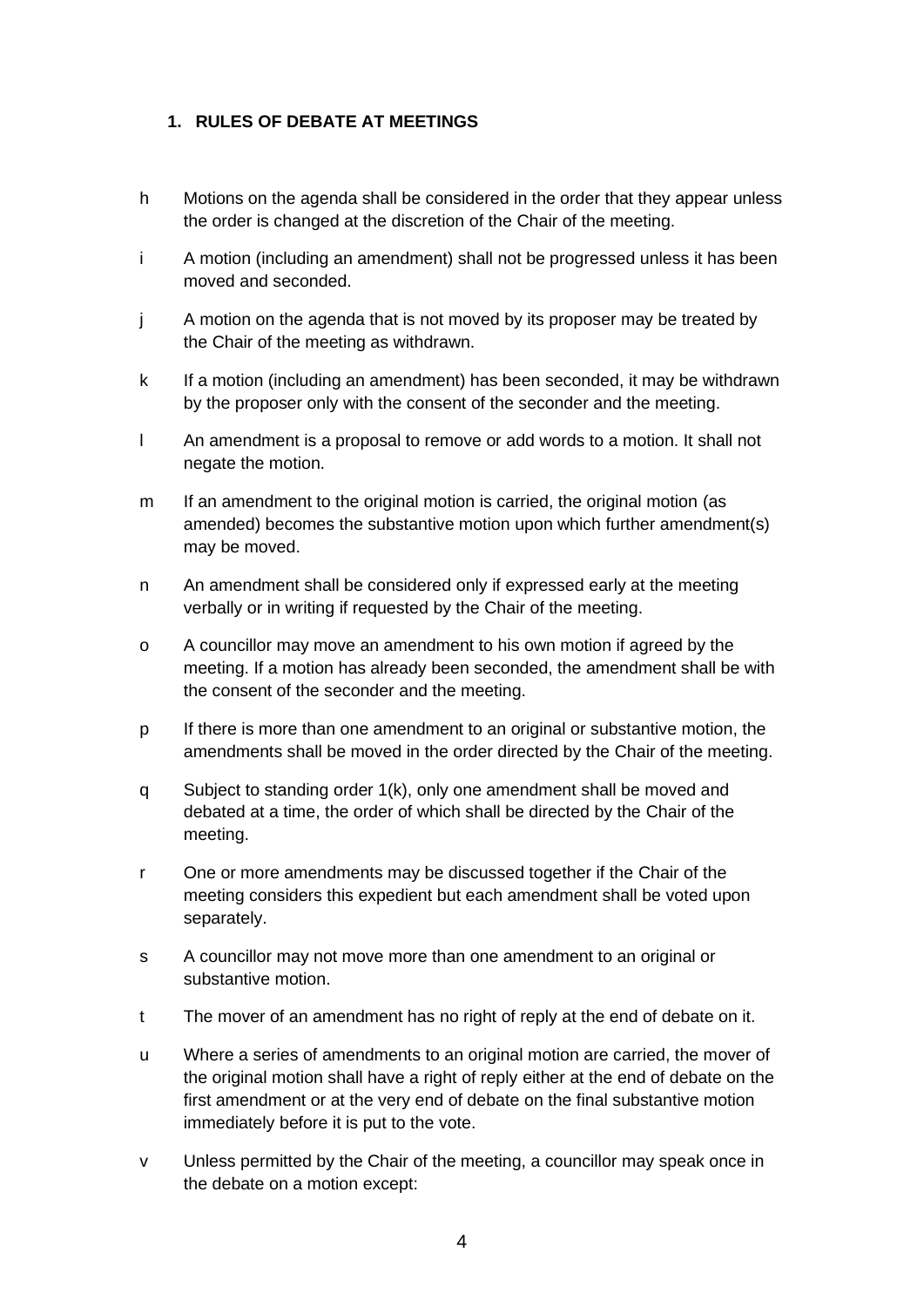- i. to speak on an amendment moved by another councillor;
- ii. to move or speak on another amendment if the motion has been amended since he last spoke;
- iii. to make a point of order;
- iv. to give a personal explanation; or
- v. to exercise a right of reply.
- w During the debate on a motion, a councillor may interrupt only on a point of order or a personal explanation and the councillor who was interrupted shall stop speaking. A councillor raising a point of order shall identify the standing order which he considers has been breached or specify the other irregularity in the proceedings of the meeting he is concerned by.
- x A point of order shall be decided by the Chair of the meeting and his decision shall be final.
- y When a motion is under debate, no other motion shall be moved except:
	- i. to amend the motion;
	- ii. to proceed to the next business;
	- iii. to adjourn the debate;
	- iv. to put the motion to a vote;
	- v. to ask a person to be no longer heard or to leave the meeting;
	- vi. to refer a motion to a committee or sub-committee for consideration;
	- vii. to exclude the public and press;
	- viii. to adjourn the meeting; or
	- ix. to suspend particular standing order(s) excepting those which reflect mandatory statutory or legal requirements (in bold) by a majority vote.
- s Before an original or substantive motion is put to the vote, the Chair of the meeting shall be satisfied that the motion has been sufficiently debated and that the mover of the motion under debate has exercised or waived his right of reply.
- t Excluding motions moved under standing order 1(r), the contributions or speeches by a councillor shall relate only to the motion under discussion and shall not exceed 3 minutes without the consent of the Chair of the meeting.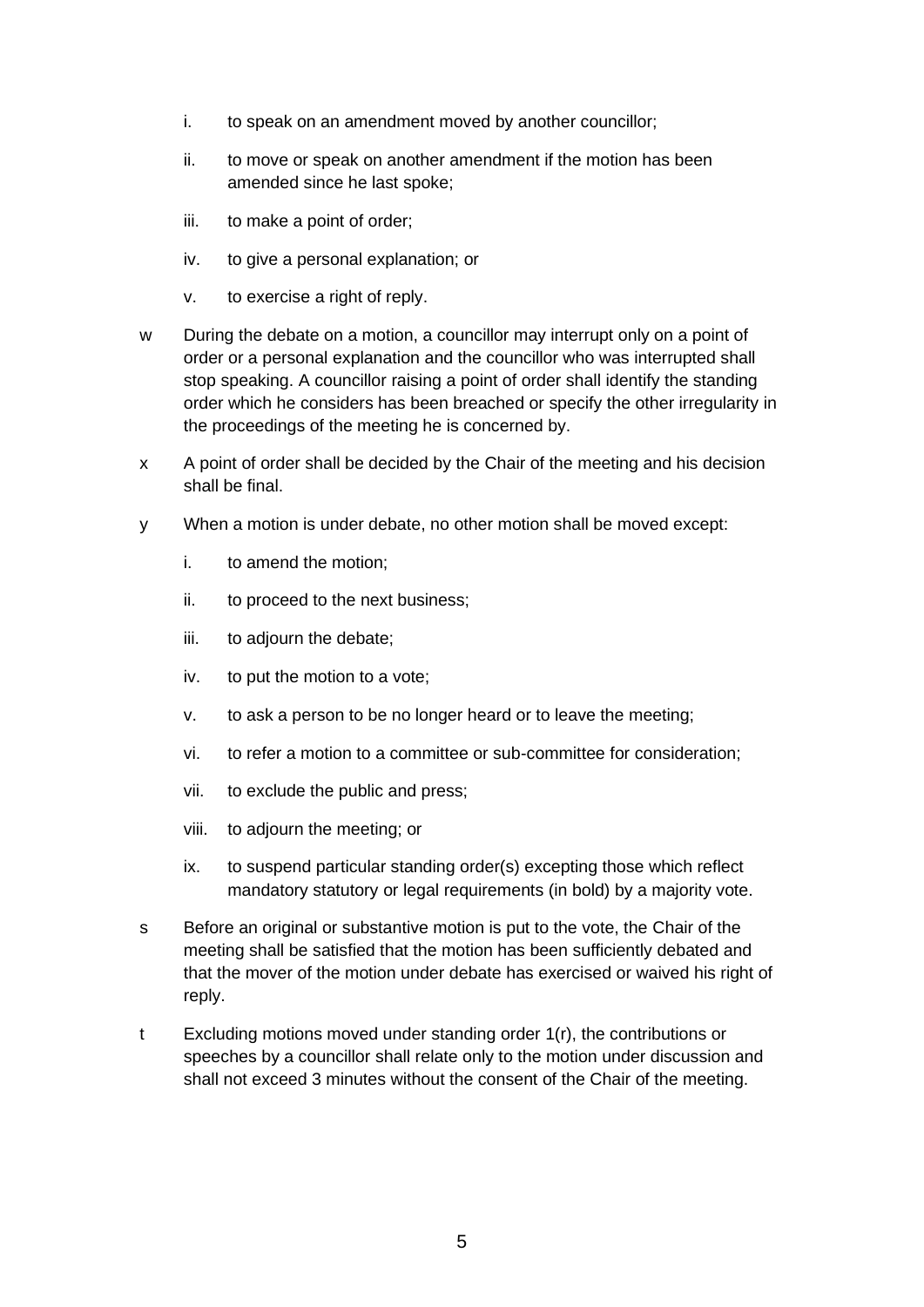## **2. DISORDERLY CONDUCT AT MEETINGS**

- a No person shall obstruct the transaction of business at a meeting or behave offensively or improperly. If this standing order is ignored, the Chair of the meeting shall request such person(s) to moderate or improve their conduct.
- b If person(s) disregard the request of the Chair of the meeting to moderate or improve their conduct, any councillor or the Chair of the meeting may move that the person be no longer heard or be excluded from the meeting. The motion, if seconded, shall be put to the vote without discussion.
- c If a resolution made under standing order 2(b) is ignored, the Chair of the meeting may take further reasonable steps to restore order or to progress the meeting. This may include temporarily suspending or closing the meeting.

## **3. MEETINGS GENERALLY**

Full Council meetings Committee meetings Sub-committee meetings

- a **Meetings shall not take place in premises which at the time of the meeting are used for the supply of alcohol, unless no other premises are available free of charge or at a reasonable cost.**
- b The agenda will be compiled, signed and published by the Clerk. **The minimum three clear days for notice of a meeting does not include the day on which notice was issued, the day of the meeting, a Sunday, a day of the Christmas break, a day of the Easter break or of a bank holiday or a day appointed for public thanksgiving or mourning.**
- c **The agenda is also a summons to members to attend meetings and must, by law, specify the business to be transacted. Resolutions must be confined to agenda items.**
- d **The minimum three clear days' public notice for a meeting does not include the day on which the notice was issued or the day of the meeting unless the meeting is convened at shorter notice** OR [The minimum three clear days' public notice of a meeting does not include the day on which the notice was issued or the day of the meeting].
- ● e **Meetings shall be open to the public unless their presence is prejudicial to the public interest by reason of the confidential nature of the business to be transacted or for other special reasons. The public's exclusion from part or all of a meeting shall be by a resolution which**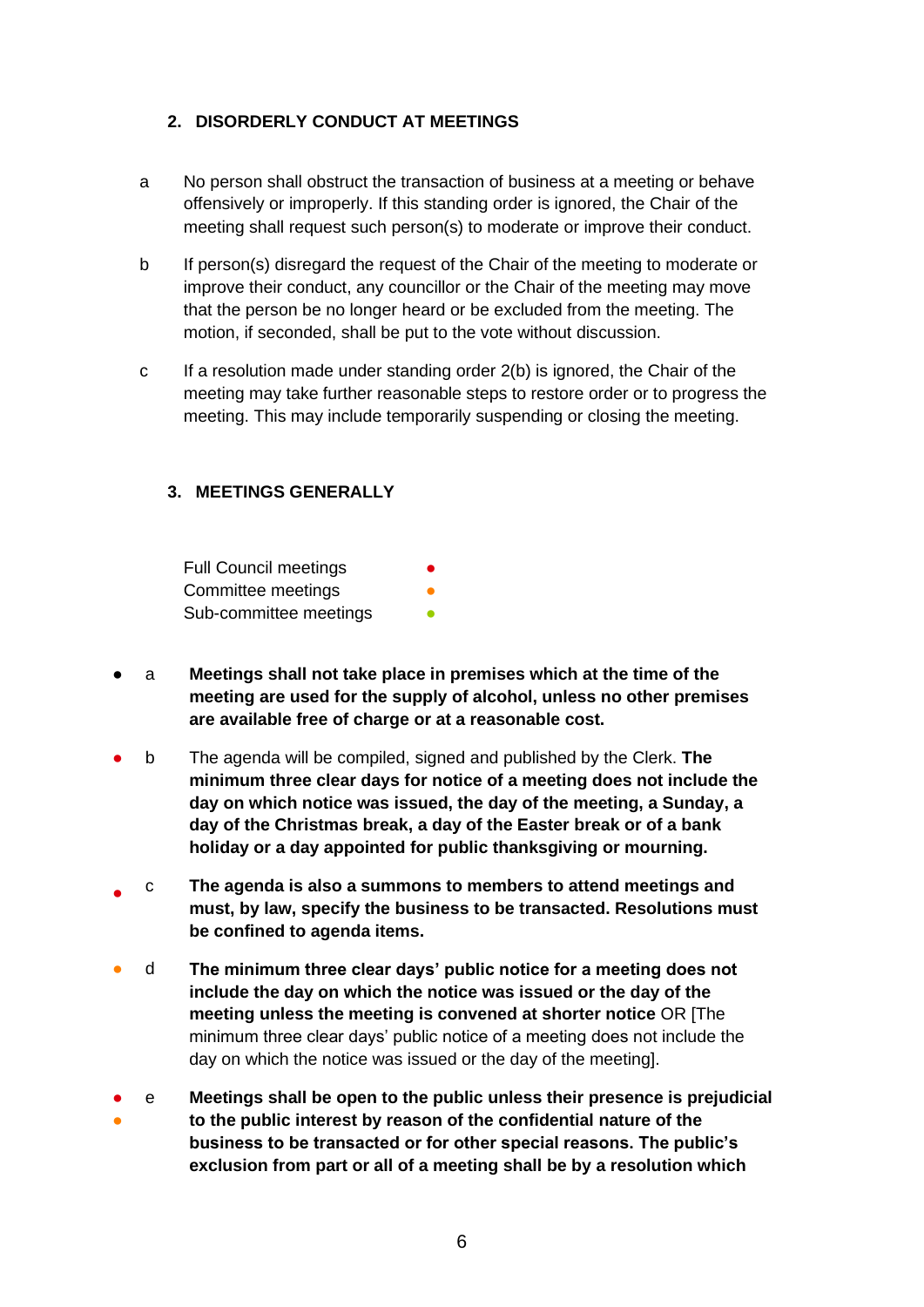#### **shall give reasons for the public's exclusion.**

- f Members of the public may make representations, answer questions and give evidence at a meeting which they are entitled to attend in respect of the business on the agenda.
- g The period of time designated for public participation at a meeting in accordance with standing order 3(e) shall not exceed 15 minutes unless directed by the Chair of the meeting.
- h Subject to standing order 3(f), a member of the public shall not speak for more than 3 minutes.
- $i$  In accordance with standing order  $3(e)$ , a question shall not require a response at the meeting nor start a debate on the question. The Chair of the meeting may direct that a written or oral response be given.
- j [A person shall stand when requesting to speak and when speaking (except when a person has a disability or is likely to suffer discomfort)] OR [A person shall raise his hand when requesting to speak and stand when speaking (except when a person has a disability or is likely to suffer discomfort)]. The Chair of the meeting may at any time permit a person to be seated when speaking.
- k A person who speaks at a meeting shall direct his comments to the Chair of the meeting.
- l Only one person is permitted to speak at a time. If more than one person wants to speak, the Chair of the meeting shall direct the order of speaking.
- ● m **Subject to standing order 3(m), a person who attends a meeting is permitted to report on the meeting whilst the meeting is open to the public. To "report" means to film, photograph, make an audio recording of meeting proceedings, use any other means for enabling persons not present to see or hear the meeting as it takes place or later or to report or to provide oral or written commentary about the meeting so that the report or commentary is available as the meeting takes place or later to persons not present.**
- ● n **A person present at a meeting may not provide an oral report or oral commentary about a meeting as it takes place without permission.**
- ● o **The press shall be provided with reasonable facilities for the taking of their report of all or part of a meeting at which they are entitled to be present.**
- p **Subject to standing orders which indicate otherwise, anything authorised or required to be done by, to or before the Chair of the Council may in his absence be done by, to or before the Vice-Chair of the Council (if there is one).**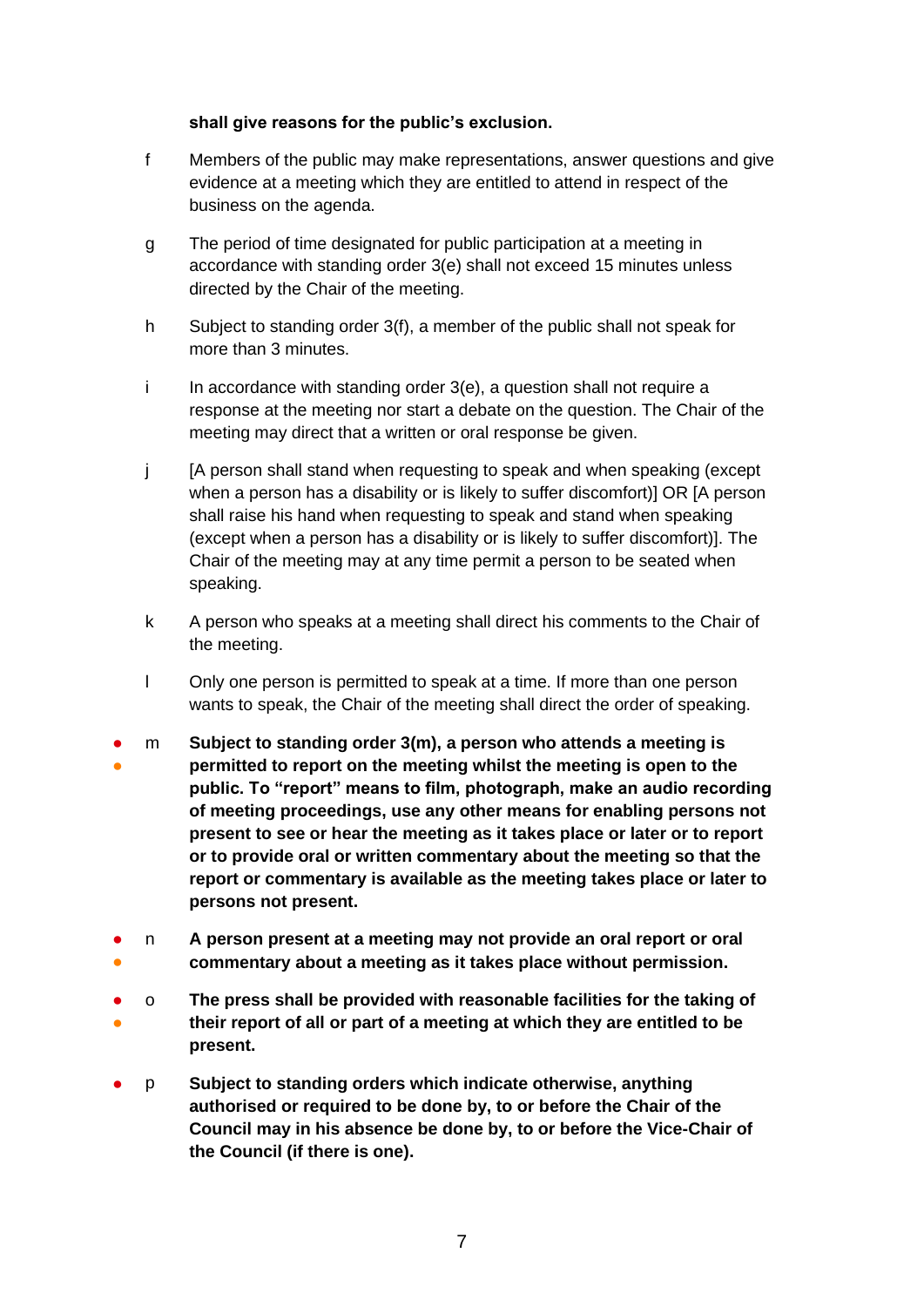- q **The Chair of the Council, if present, shall preside at a meeting. If the Chair is absent from a meeting, the Vice-Chair of the Council (if there is one) if present, shall preside. If both the Chair and the Vice-Chair are absent from a meeting, a councillor as chosen by the councillors present at the meeting shall preside at the meeting.**
- ● ● r **Subject to a meeting being quorate, all questions at a meeting shall be decided by a majority of the councillors and non-councillors with voting rights present and voting.**
- s **The Chair of a meeting may give an original vote on any matter put to**
- **the vote, and in the case of an equality of votes may exercise his**
- 。<br>● **casting vote whether or not he gave an original vote.**

*See standing orders 5(h) and (i) for the different rules that apply in the election of the Chair of the Council at the annual meeting of the Council.*

- t **Unless standing orders provide otherwise, voting on a question shall be by a show of hands. At the request of a councillor, the voting on any question shall be recorded so as to show whether each councillor present and voting gave his vote for or against that question.** Such a request shall be made before moving on to the next item of business on the agenda.
	- u The minutes of a meeting shall include an accurate record of the following:
		- i. the time and place of the meeting;
		- ii. the names of councillors who are present and the names of councillors who are absent;
		- iii. interests that have been declared by councillors and non-councillors with voting rights;
		- iv. the grant of dispensations (if any) to councillors and non-councillors with voting rights;
		- v. whether a councillor or non-councillor with voting rights left the meeting when matters that they held interests in were being considered;
		- vi. if there was a public participation session; and
		- vii. the resolutions made.
- v **A councillor or a non-councillor with voting rights who has a**
- ● **disclosable pecuniary interest or another interest as set out in the Council's code of conduct in a matter being considered at a meeting is subject to statutory limitations or restrictions under the code on his right to participate and vote on that matter.**
- w **No business may be transacted at a meeting unless at least one-third of the whole number of members of the Council are present and in no case**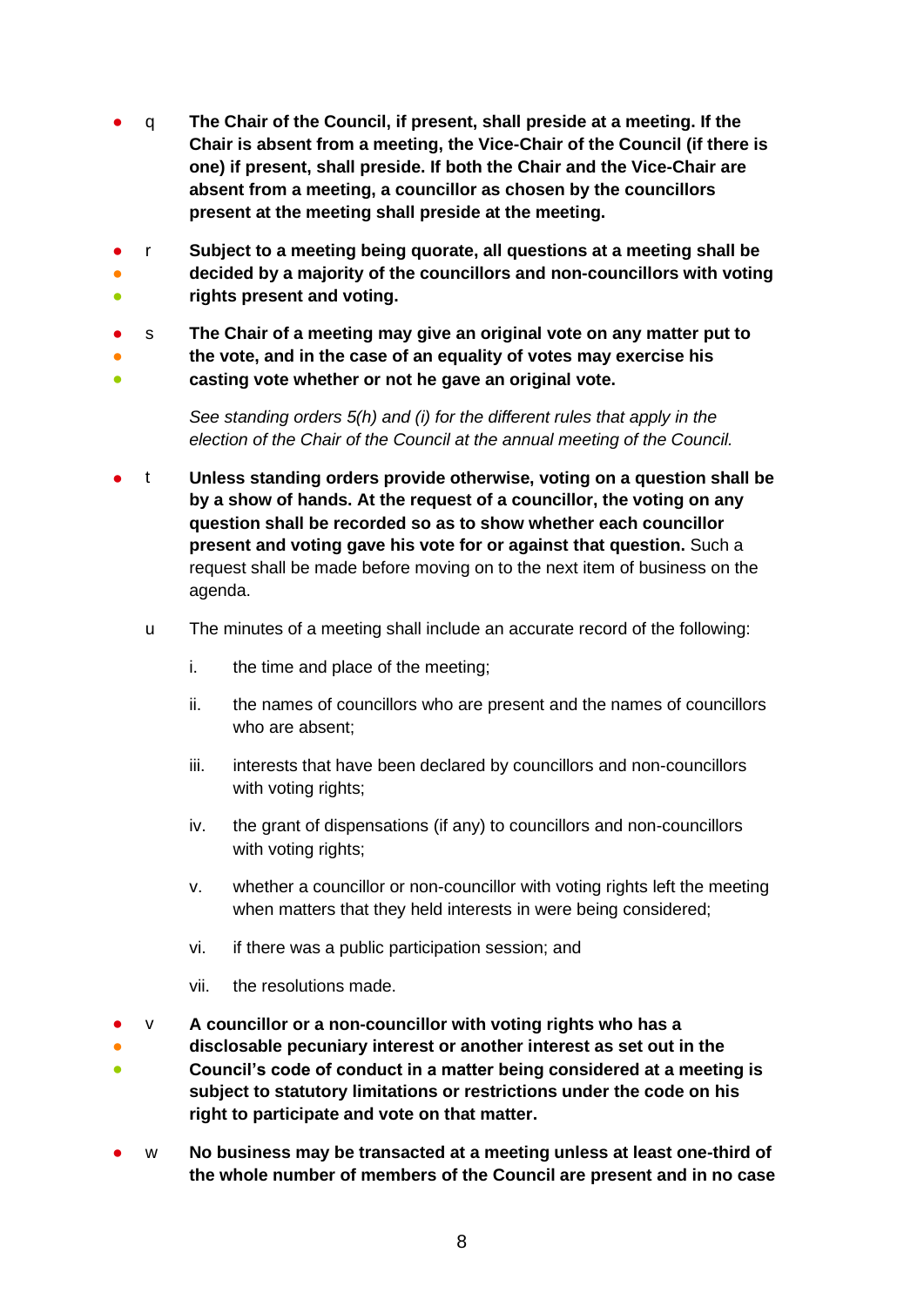### **shall the quorum of a meeting be less than three.**

*See standing order 4d(viii) for the quorum of a committee or sub-committee meeting.* 

- ● x **If a meeting is or becomes inquorate no business shall be transacted**
	- and the meeting shall be closed. The business on the agenda for the meeting shall be adjourned to another meeting.
	- y A meeting shall not exceed a period of 3 hours.

●

# **4. COMMITTEES AND SUB-COMMITTEES**

- a **Unless the Council determines otherwise, a committee may appoint a sub-committee whose terms of reference and members shall be determined by the committee.**
- b **The members of a committee may include non-councillors unless it is a committee which regulates and controls the finances of the Council.**
- c **Unless the Council determines otherwise, all the members of an advisory committee and a sub-committee of the advisory committee may be noncouncillors.**
- d The Council may appoint standing committees or other committees as may be necessary, and:
	- i. shall determine their terms of reference;
	- ii. shall determine the number and time of the ordinary meetings of a standing committee up until the date of the next annual meeting of the Council;
	- iii. shall permit a committee, other than in respect of the ordinary meetings of a committee, to determine the number and time of its meetings;
	- iv. shall, subject to standing orders 4(b) and (c), appoint and determine the terms of office of members of such a committee;
	- v. may, subject to standing orders 4(b) and (c), appoint and determine the terms of office of the substitute members to a committee whose role is to replace the ordinary members at a meeting of a committee if the ordinary members of the committee confirm to the Proper Officer 3 days before the meeting that they are unable to attend;
	- vi. shall, after it has appointed the members of a standing committee, appoint the Chair of the standing committee;
	- vii. shall permit a committee other than a standing committee, to appoint its own Chair at the first meeting of the committee;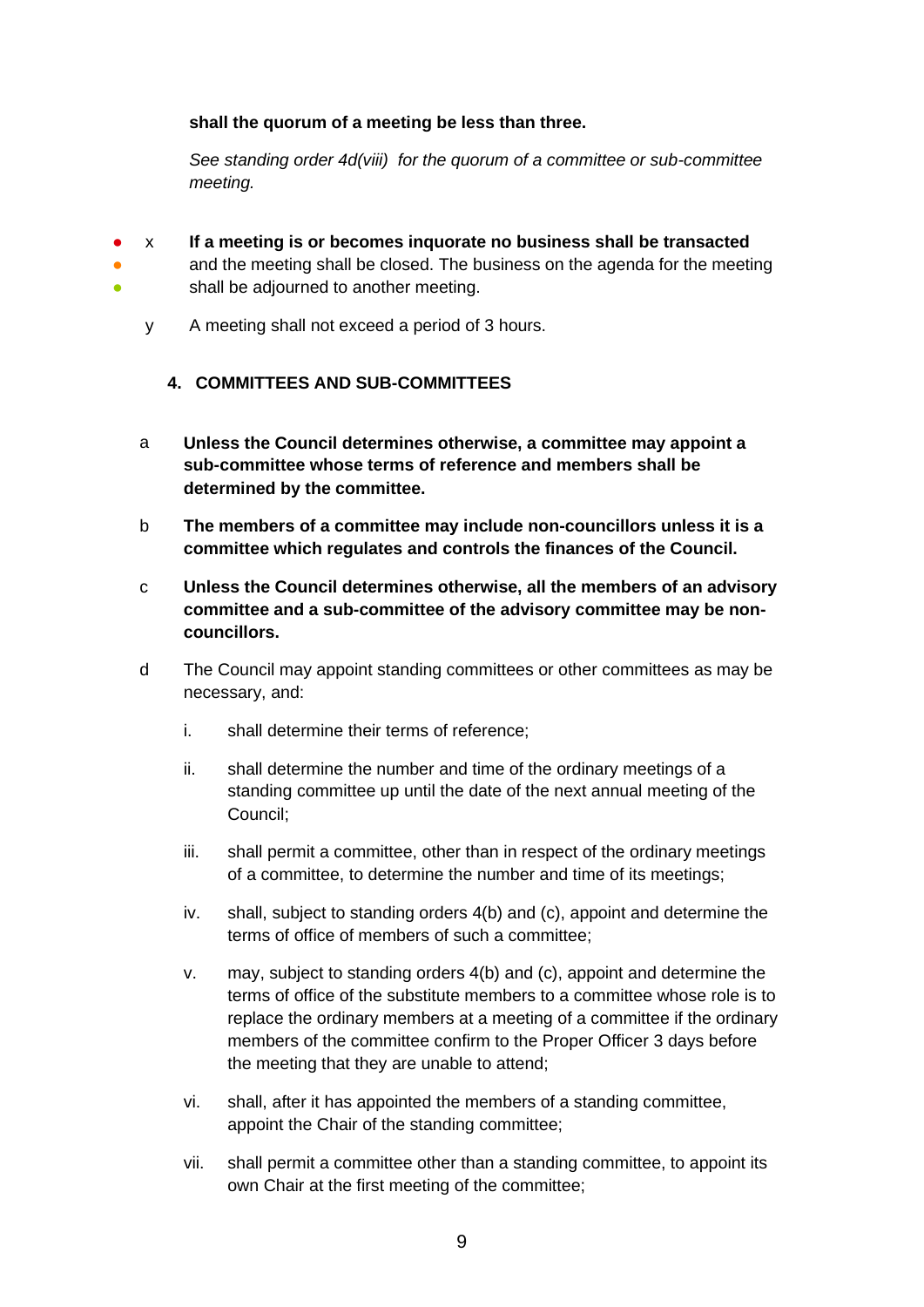- viii. shall determine the place, notice requirements and quorum for a meeting of a committee and a sub-committee which, in both cases, shall be no less than three;
- ix. shall determine if the public may participate at a meeting of a committee;
- x. shall determine if the public and press are permitted to attend the meetings of a sub-committee and also the advance public notice requirements, if any, required for the meetings of a sub-committee;
- xi. shall determine if the public may participate at a meeting of a subcommittee that they are permitted to attend; and
- xii. may dissolve a committee or a sub-committee.

# **5. ORDINARY COUNCIL MEETINGS**

- a **In an election year, the annual meeting of the Council shall be held on or within 14 days following the day on which the councillors elected take office.**
- b **In a year which is not an election year, the annual meeting of the Council shall be held on such day in May as the Council decides.**
- c **If no other time is fixed, the annual meeting of the Council shall take place at 6pm.**
- d **In addition to the annual meeting of the Council, at least three other ordinary meetings shall be held in each year on such dates and times as the Council decides.**
- e **The first business conducted at the annual meeting of the Council shall be the election of the Chair and Vice-Chair (if there is one) of the Council.**
- f Councillors wishing to stand for election for Chair or Vice-Chair should make it known to the presiding Chair before the vote takes place, at the start of the annual meeting of the council.
- g **The Chair of the Council, unless he has resigned or becomes disqualified, shall continue in office and preside at the annual meeting until his successor is elected at the next annual meeting of the Council.**
- h **The Vice-Chair of the Council, if there is one, unless he resigns or becomes disqualified, shall hold office until immediately after the election of the Chair of the Council at the next annual meeting of the Council.**
- i **In an election year, if the current Chair of the Council has not been reelected as a member of the Council, he shall preside at the annual meeting until a successor Chair of the Council has been elected. The**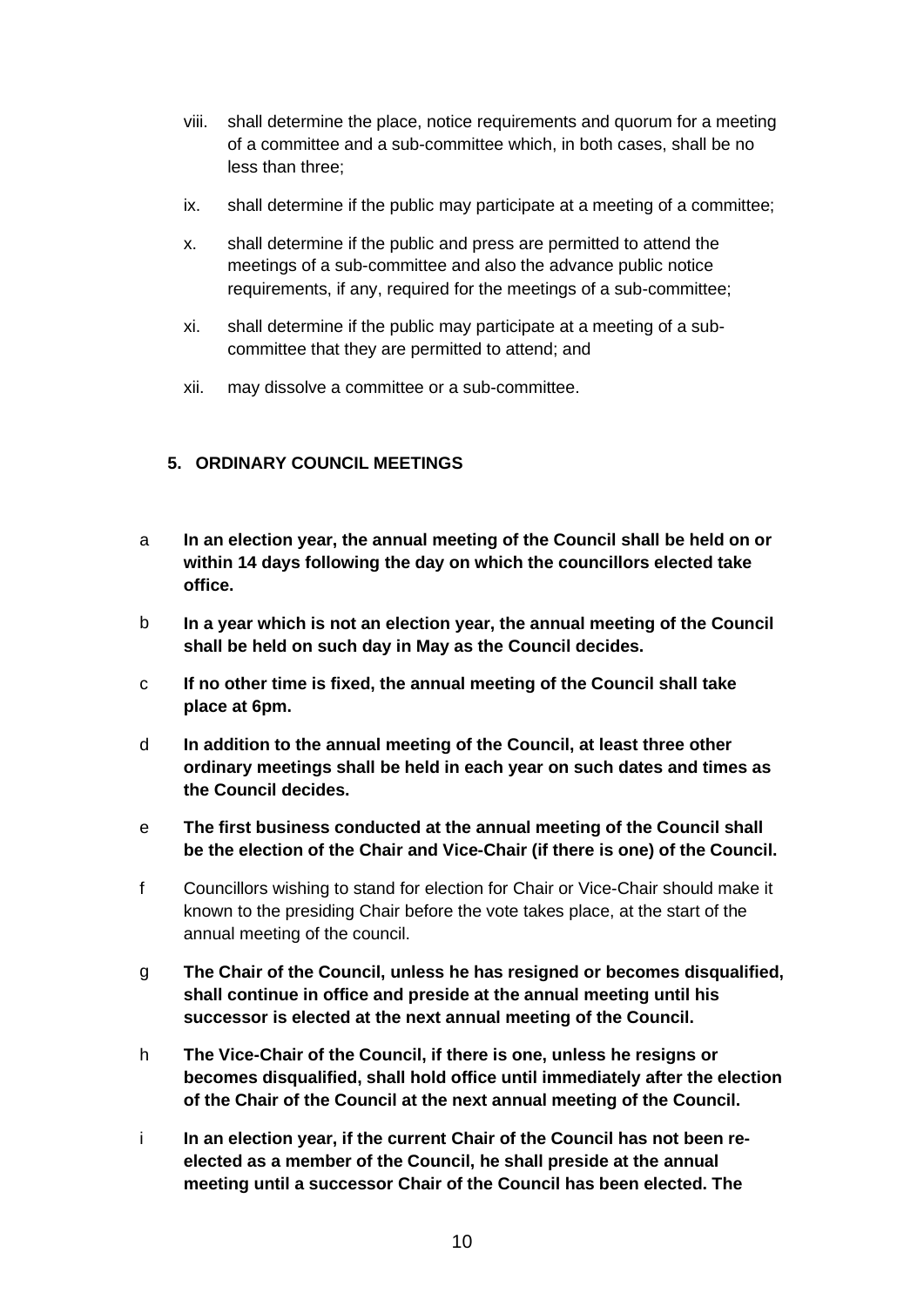**current Chair of the Council shall not have an original vote in respect of the election of the new Chair of the Council but shall give a casting vote in the case of an equality of votes.**

- j **In an election year, if the current Chair of the Council has been re-elected as a member of the Council, he shall preside at the annual meeting until a new Chair of the Council has been elected. He may exercise an original vote in respect of the election of the new Chair of the Council and shall give a casting vote in the case of an equality of votes.**
- k Co-Opted Councillors with voting rights:
	- a. Interested parties should be advised to contact or be notified to the Clerk who will confirm eligibility, request a letter/email of application and invite them to present themselves to a meeting for nomination.
	- b. To be appointed, co-opted Members require nomination, seconding and Members vote. If successful, they will be asked to sign the Declaration of Acceptance of Office and invited to join the meeting.
	- c. Casual vacancies (other than following main election nominations) must be advertised and this, together with formal notification of vacancy to the District Council, will be actioned by the Clerk.
	- d. Legislation allows co-opted Members to reclaim expenses but not the annual Members Allowance.
- l Following the election of the Chair of the Council and Vice-Chair (if there is one) of the Council at the annual meeting, the business shall include:
	- i. **In an election year, delivery by the Chair of the Council and councillors of their acceptance of office forms unless the Council resolves for this to be done at a later date. In a year which is not an election year, delivery by the Chair of the Council of his acceptance of office form unless the Council resolves for this to be done at a later date;**
	- ii. Confirmation of the accuracy of the minutes of the last meeting of the Council;
	- iii. Receipt of the minutes of the last meeting of a committee;
	- iv. Consideration of the recommendations made by a committee;
	- v. Review of delegation arrangements to committees, sub-committees, staff and other local authorities;
	- vi. Review of the terms of reference for committees;
	- vii. Appointment of members to existing committees;
	- viii. Appointment of any new committees in accordance with standing order 4;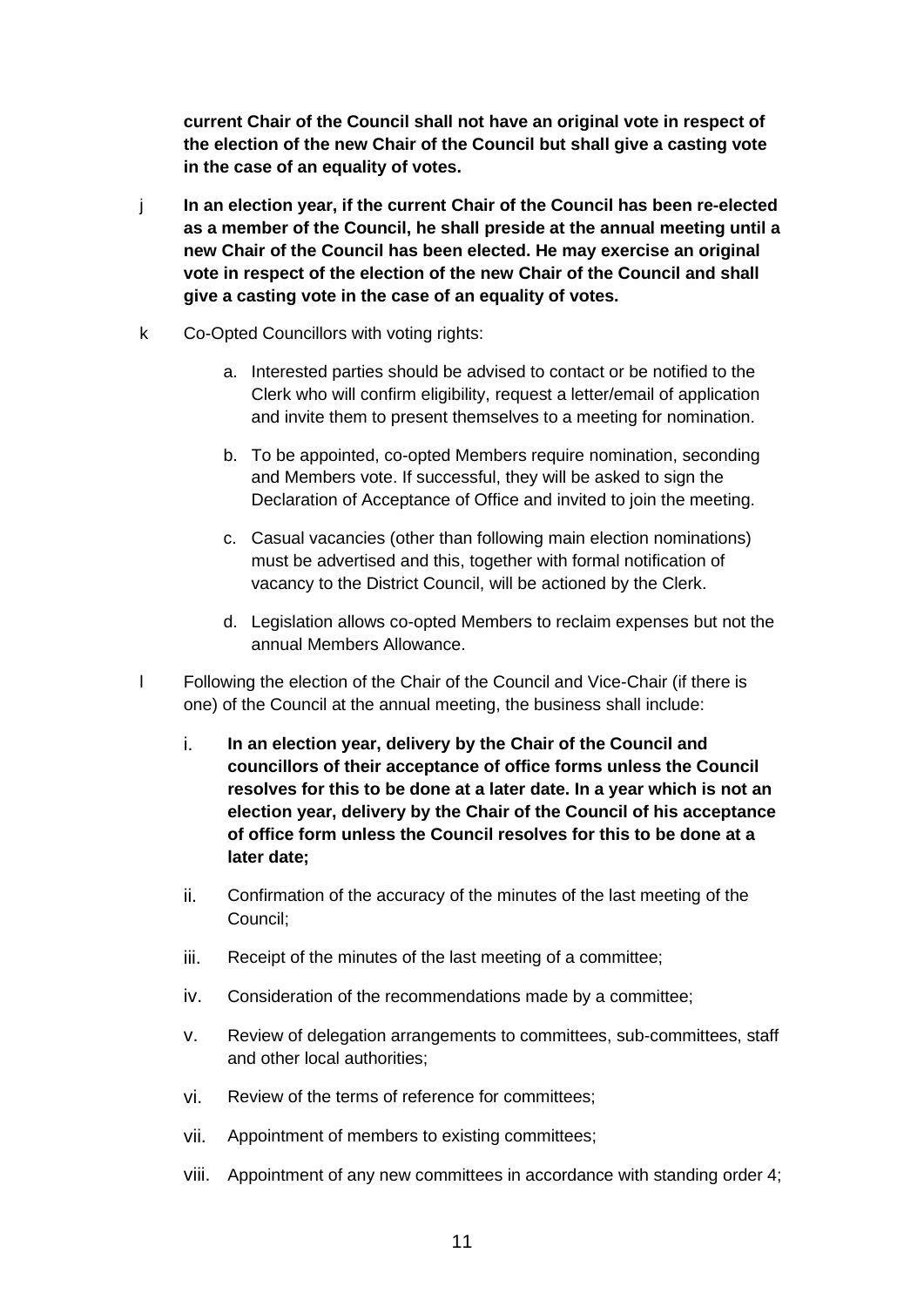- ix. Review and adoption of appropriate standing orders and financial regulations;
- x. Review of arrangements (including legal agreements) with other local authorities, not-for-profit bodies and businesses.
- xi. Review of representation on or work with external bodies and arrangements for reporting back;
- xii. In an election year, to make arrangements with a view to the Council becoming eligible to exercise the general power of competence in the future;
- xiii. Review of inventory of land and other assets including buildings and office equipment;
- xiv. Confirmation of arrangements for insurance cover in respect of all insurable risks;
- xv. Review of the Council's and/or staff subscriptions to other bodies;
- xvi. Review of the Council's complaints procedure;
- xvii. Review of the Council's policies, procedures and practices in respect of its obligations under freedom of information and data protection legislation (*see also standing orders 11, 20 and 21*);
- xviii. Review of the Council's policy for dealing with the press/media;
- xix. Review of the Council's employment policies and procedures;
- xx. Review of the Council's expenditure incurred under s.137 of the Local Government Act 1972 or the general power of competence.
- xxi. Determining the time and place of ordinary meetings of the Council up to and including the next annual meeting of the Council.

# **6. EXTRAORDINARY MEETINGS OF THE COUNCIL, COMMITTEES AND SUB-COMMITTEES**

- a **The Chair of the Council may convene an extraordinary meeting of the Council at any time.**
- b **If the Chair of the Council does not call an extraordinary meeting of the Council within seven days of having been requested in writing to do so by two councillors, any two councillors may convene an extraordinary meeting of the Council. The public notice giving the time, place and agenda for such a meeting shall be signed by the two councillors.**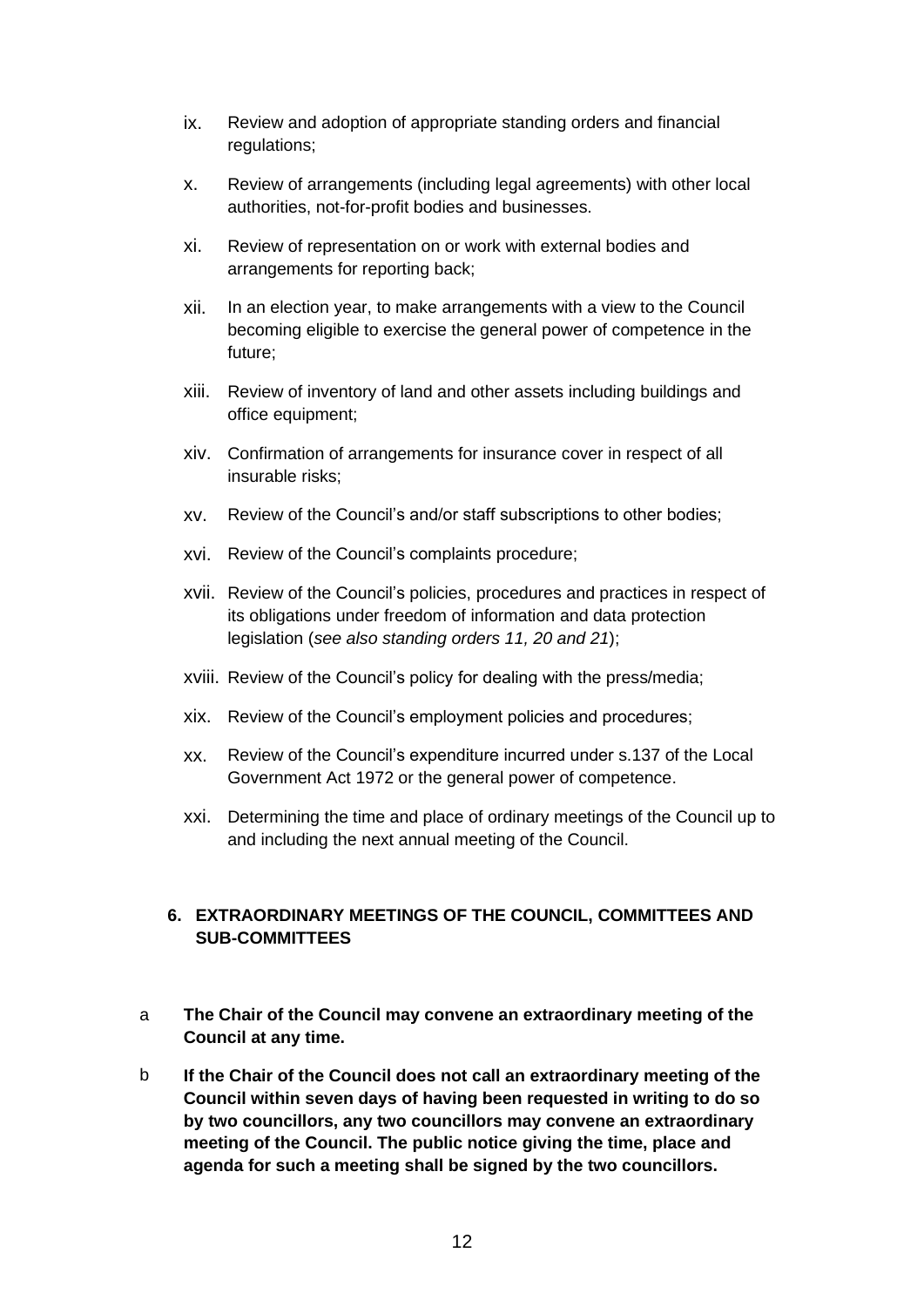- c The Chair of a committee [or a sub-committee] may convene an extraordinary meeting of the committee [or the sub-committee] at any time.
- d If the Chair of a committee [or a sub-committee] does not call an extraordinary meeting within 7 days of having been requested to do so by 2 members of the committee [or the sub-committee], any 2 members of the committee [or the sub-committee] may convene an extraordinary meeting of the committee [or a sub-committee].

# **7. PREVIOUS RESOLUTIONS**

- a A resolution shall not be reversed within six months except either by a special motion, which requires written notice by at least 2 councillors to be given to the Proper Officer in accordance with standing order 9, or by a motion moved in pursuance of the recommendation of a committee or a sub-committee.
- b When a motion moved pursuant to standing order 7(a) has been disposed of, no similar motion may be moved for a further six months.

# **8. VOTING ON APPOINTMENTS**

a Where more than two persons have been nominated for a position to be filled by the Council and none of those persons has received an absolute majority of votes in their favour, the name of the person having the least number of votes shall be struck off the list and a fresh vote taken. This process shall continue until a majority of votes is given in favour of one person. A tie in votes may be settled by the casting vote exercisable by the Chair of the meeting.

# **9. MOTIONS FOR A MEETING THAT REQUIRE WRITTEN NOTICE TO BE GIVEN TO THE PROPER OFFICER**

- a A motion shall relate to the responsibilities of the meeting for which it is tabled and in any event shall relate to the performance of the Council's statutory functions, powers and obligations or an issue which specifically affects the Council's area or its residents.
- b No motion may be moved at a meeting unless it is on the agenda and the mover has given written notice of its wording to the Proper Officer at least 3 clear days before the meeting. Clear days do not include the day of the notice or the day of the meeting.
- c The Proper Officer may, before including a motion on the agenda received in accordance with standing order 9(b), correct obvious grammatical or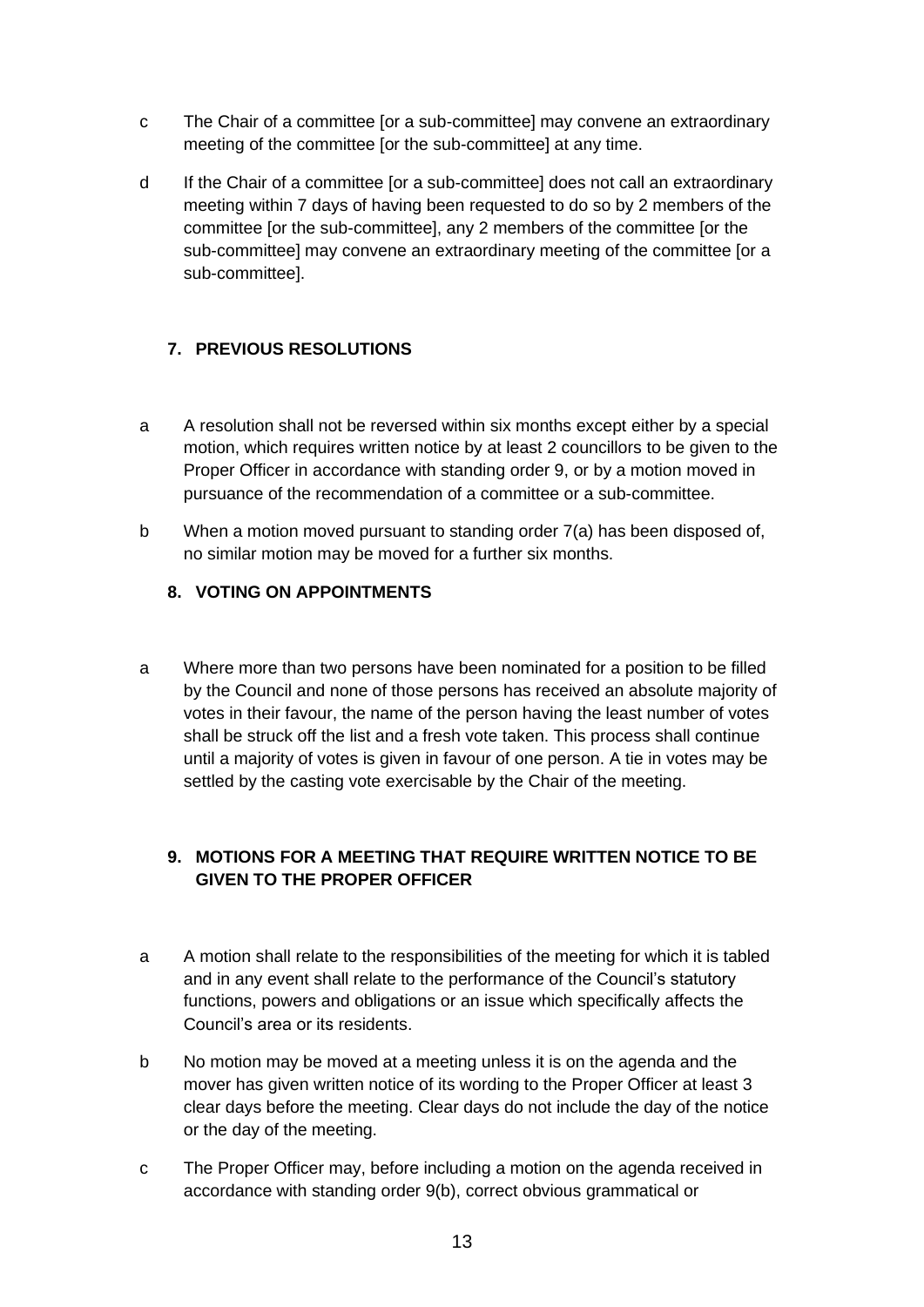typographical errors in the wording of the motion.

- d If the Proper Officer considers the wording of a motion received in accordance with standing order 9(b) is not clear in meaning, the motion shall be rejected until the mover of the motion resubmits it, so that it can be understood, in writing, to the Proper Officer at least 3 clear days before the meeting.
- e If the wording or subject of a proposed motion is considered improper, the Proper Officer shall consult with the Chair of the forthcoming meeting or, as the case may be, the councillors who have convened the meeting, to consider whether the motion shall be included in the agenda or rejected.
- f The decision of the Proper Officer as to whether or not to include the motion on the agenda shall be final.
- g Motions received shall be recorded and numbered in the order that they are received.
- h Motions rejected shall be recorded with an explanation by the Proper Officer of the reason for rejection.

# **10. MOTIONS AT A MEETING THAT DO NOT REQUIRE WRITTEN NOTICE**

- a The following motions may be moved at a meeting without written notice to the Proper Officer:
	- i. to correct an inaccuracy in the draft minutes of a meeting;
	- ii. to move to a vote;
	- iii. to defer consideration of a motion;
	- iv. to refer a motion to a particular committee or sub-committee;
	- v. to appoint a person to preside at a meeting;
	- vi. to change the order of business on the agenda;
	- vii. to proceed to the next business on the agenda;
	- viii. to require a written report;
	- ix. to appoint a committee or sub-committee and their members;
	- x. to extend the time limits for speaking;
	- xi. to exclude the press and public from a meeting in respect of confidential or other information which is prejudicial to the public interest;
	- xii. to not hear further from a councillor or a member of the public;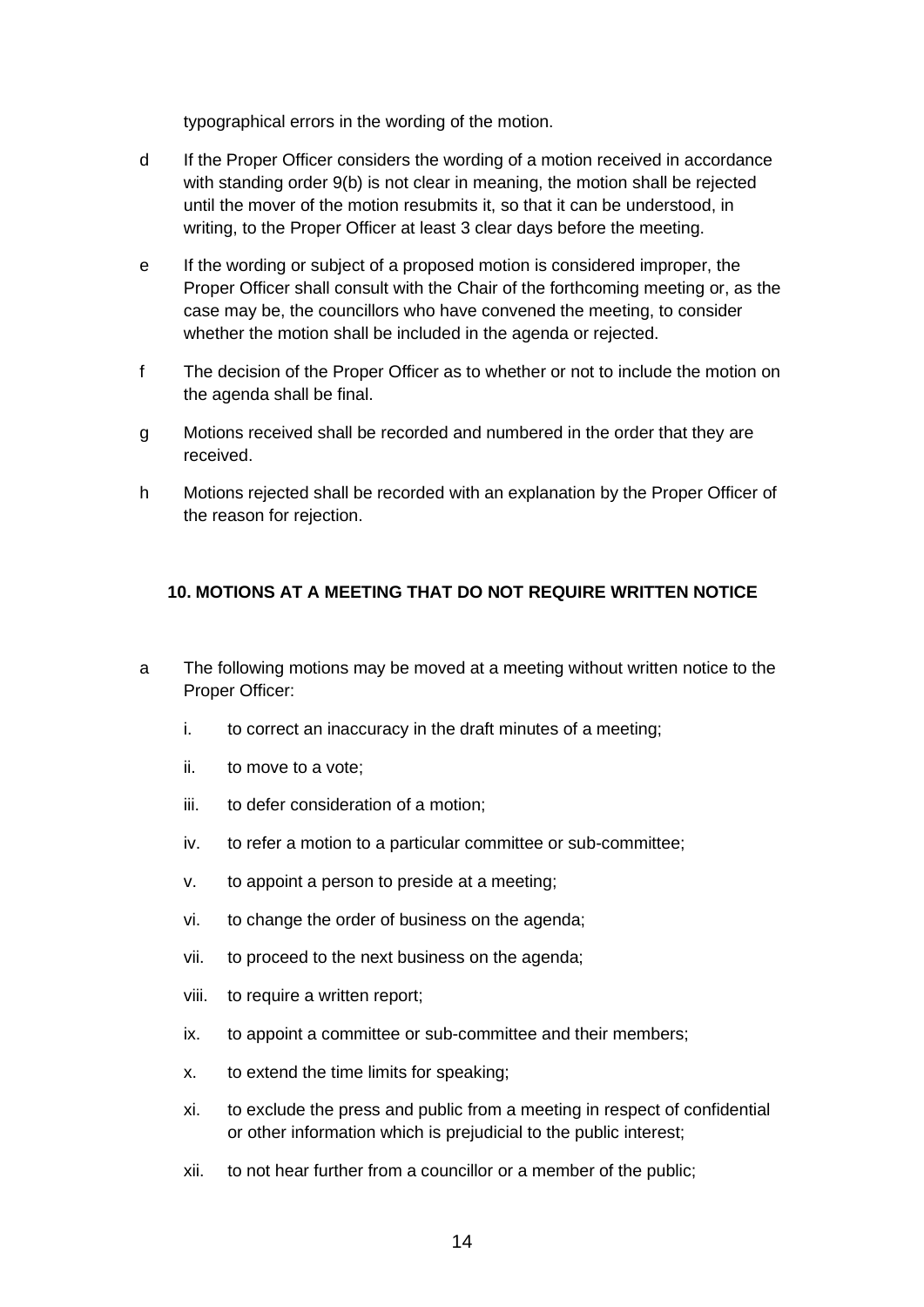- xiii. to exclude a councillor or member of the public for disorderly conduct;
- xiv. to temporarily suspend the meeting;
- xv. to suspend a particular standing order (unless it reflects mandatory statutory or legal requirements);
- xvi. to adjourn the meeting; or
- xvii. to close the meeting.

## **11. MANAGEMENT OF INFORMATION**

*See also standing order 20.*

- a **The Council shall have in place and keep under review, technical and organisational measures to keep secure information (including personal data) which it holds in paper and electronic form. Such arrangements shall include deciding who has access to personal data and encryption of personal data.**
- b **The Council shall have in place, and keep under review, policies for the retention and safe destruction of all information (including personal data) which it holds in paper and electronic form. The Council's retention policy shall confirm the period for which information (including personal data) shall be retained or if this is not possible the criteria used to determine that period (e.g. the Limitation Act 1980).**
- c **The agenda, papers that support the agenda and the minutes of a meeting shall not disclose or otherwise undermine confidential information or personal data without legal justification.**
- d **Councillors, staff, the Council's contractors and agents shall not disclose confidential information or personal data without legal justification.**

### **12. DRAFT MINUTES**

Full Council meetings Committee meetings Sub-committee meetings

a If the draft minutes of a preceding meeting have been served on councillors with the agenda to attend the meeting at which they are due to be approved for accuracy, they shall be taken as read.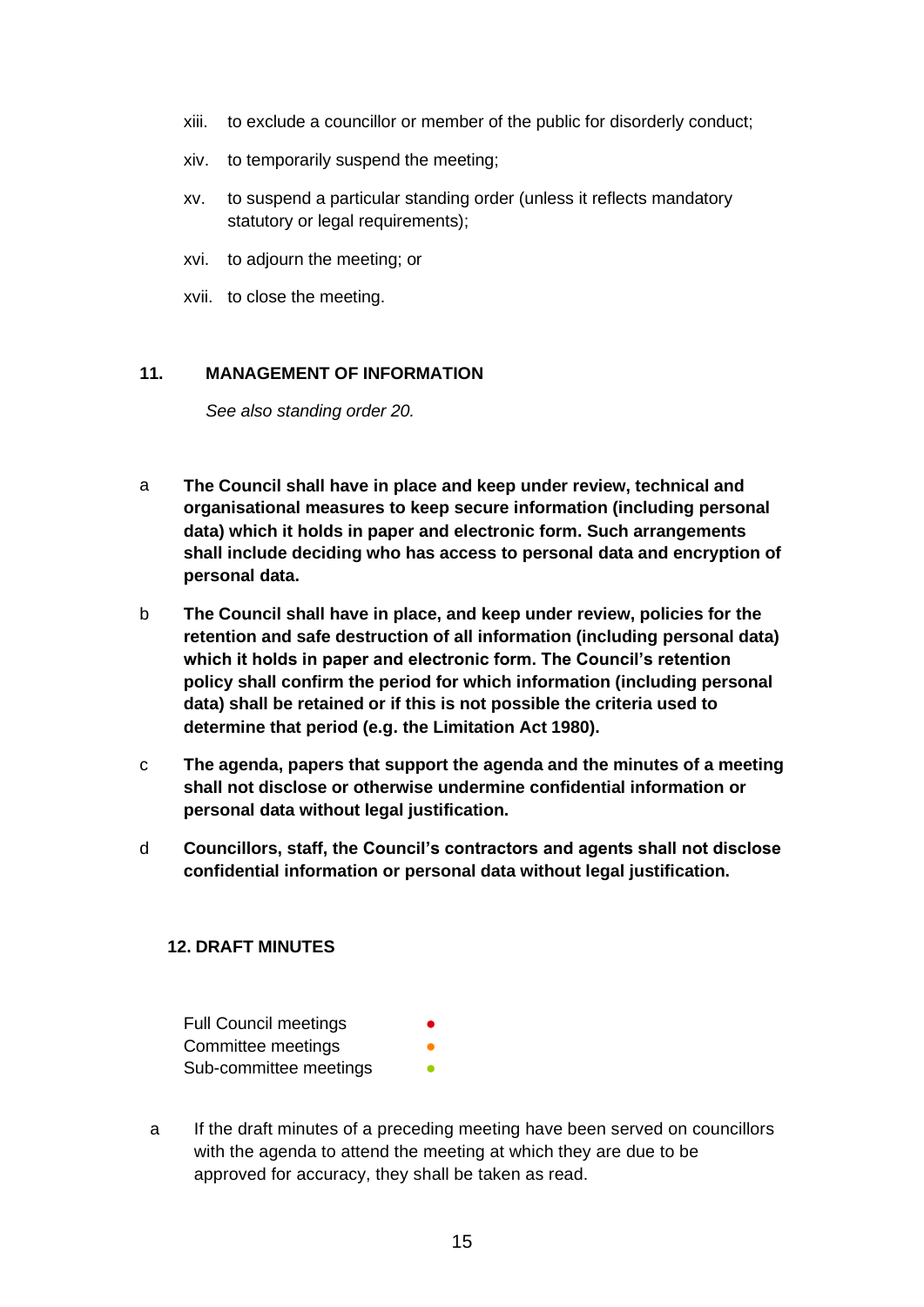- b There shall be no discussion about the draft minutes of a preceding meeting except in relation to their accuracy. A motion to correct an inaccuracy in the draft minutes shall be moved in accordance with standing order 10(a)(i).
- c The accuracy of draft minutes, including any amendment(s) made to them, shall be confirmed by resolution and shall be signed by the Chair of the meeting and stand as an accurate record of the meeting to which the minutes relate.
- d If the Chair of the meeting does not consider the minutes to be an accurate record of the meeting to which they relate, he shall sign the minutes and include a paragraph in the following terms or to the same effect:

"The Chair of this meeting does not believe that the minutes of the meeting of the ( ) held on [date] in respect of ( ) were a correct record but his view was not upheld by the meeting and the minutes are confirmed as an accurate record of the proceedings."

- ● ● e **If the Council's gross annual income or expenditure (whichever is higher) does not exceed £25,000, it shall publish draft minutes on a website which is publicly accessible and free of charge not later than one month after the meeting has taken place.**
	- f Subject to the publication of draft minutes in accordance with standing order 12(e) and standing order 20(a) and following a resolution which confirms the accuracy of the minutes of a meeting, the draft minutes or recordings of the meeting for which approved minutes exist shall be destroyed.

# **13. CODE OF CONDUCT AND DISPENSATIONS**

*See also standing order 3(u).*

- a All councillors and non-councillors with voting rights shall observe the code of conduct adopted by the Council.
- b Unless he has been granted a dispensation, a councillor or non-councillor with voting rights shall withdraw from a meeting when it is considering a matter in which he has a disclosable pecuniary interest. He may return to the meeting after it has considered the matter in which he had the interest.
- c Unless he has been granted a dispensation, a councillor or non-councillor with voting rights shall withdraw from a meeting when it is considering a matter in which he has another interest if so required by the Council's code of conduct. He may return to the meeting after it has considered the matter in which he had the interest.
- d **Dispensation requests shall be in writing and submitted to the Proper Officer** as soon as possible before the meeting, or failing that, at the start of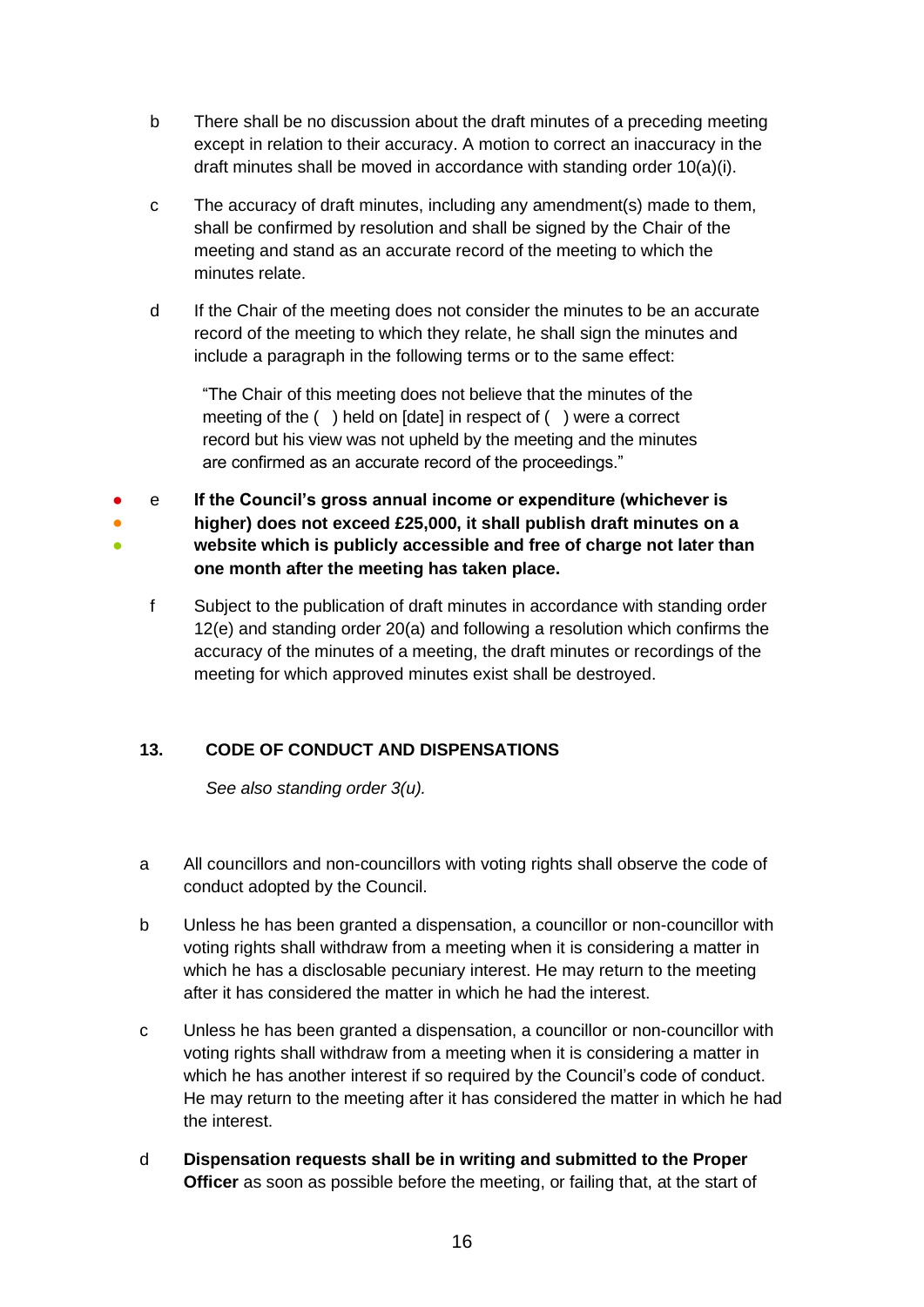the meeting for which the dispensation is required.

- e A decision as to whether to grant a dispensation shall be made [by the Proper Officer] OR [by a meeting of the Council, or committee or sub-committee for which the dispensation is required] and that decision is final.
- f A dispensation request shall confirm:
	- i. the description and the nature of the disclosable pecuniary interest or other interest to which the request for the dispensation relates;
	- ii. whether the dispensation is required to participate at a meeting in a discussion only or a discussion and a vote;
	- iii. the date of the meeting or the period (not exceeding four years) for which the dispensation is sought; and
	- iv. an explanation as to why the dispensation is sought.
- g Subject to standing orders 13(d) and (f), a dispensation request shall be considered [by the Proper Officer before the meeting or, if this is not possible, at the start of the meeting for which the dispensation is required] OR [at the beginning of the meeting of the Council, or committee or sub-committee for which the dispensation is required].
- **h A dispensation may be granted in accordance with standing order 13(e) if having regard to all relevant circumstances any of the following apply:**
	- **i. without the dispensation the number of persons prohibited from participating in the particular business would be so great a proportion of the meeting transacting the business as to impede the transaction of the business;**
	- **ii. granting the dispensation is in the interests of persons living in the Council's area; or**
	- **iii. it is otherwise appropriate to grant a dispensation.**

### **14. CODE OF CONDUCT COMPLAINTS**

- a Upon notification by the District or Unitary Council that it is dealing with a complaint that a councillor or non-councillor with voting rights has breached the Council's code of conduct, the Proper Officer shall, subject to standing order 11, report this to the Council.
- b Where the notification in standing order 14(a) relates to a complaint made by the Proper Officer, the Proper Officer shall notify the Chair of Council of this fact, and the Chair shall nominate another staff member or councillor (unpaid) to assume the duties of the Proper Officer in relation to the complaint until it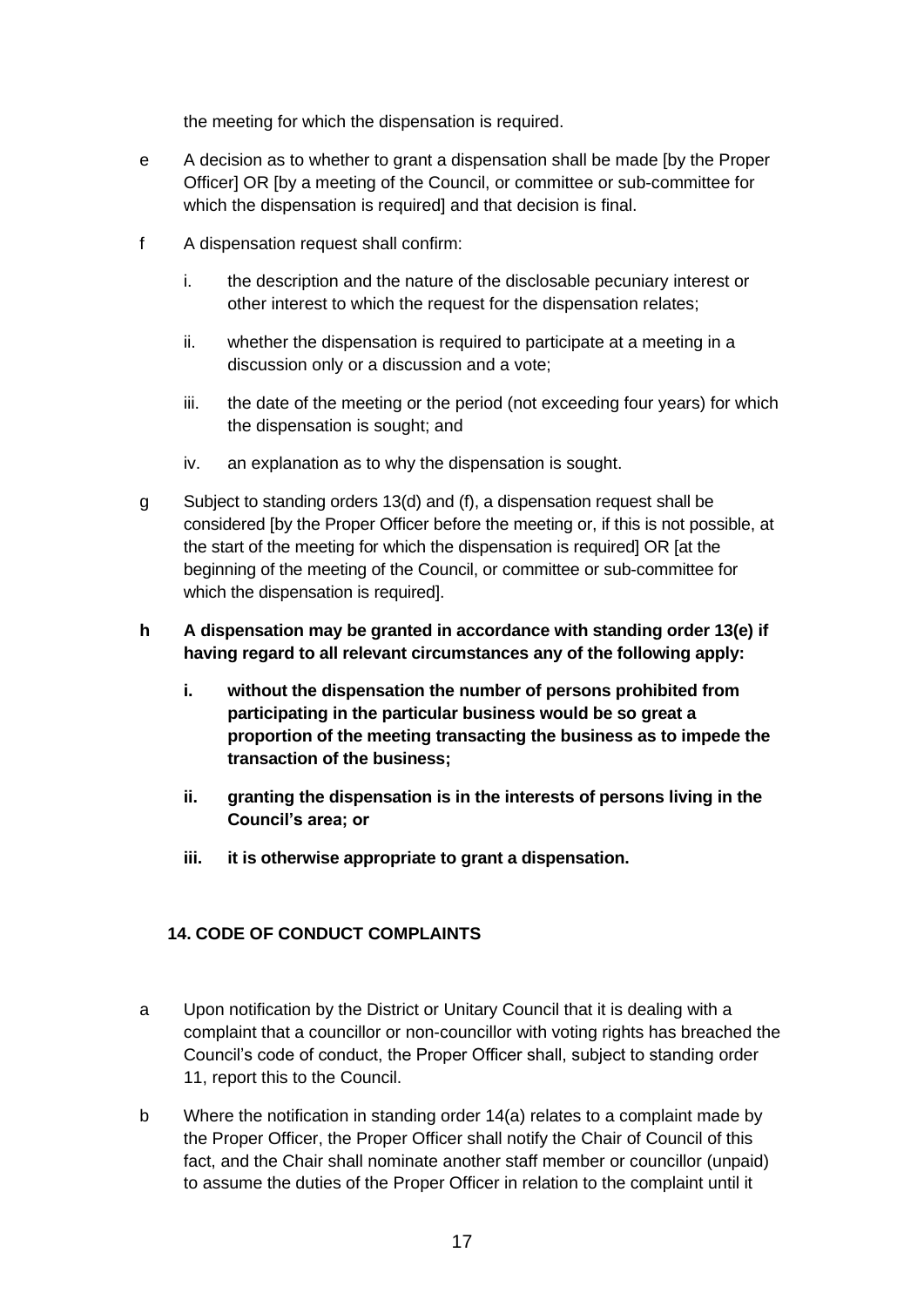has been determined and the Council has agreed what action, if any, to take in accordance with standing order 14(d).

- c The Council may:
	- i. provide information or evidence where such disclosure is necessary to investigate the complaint or is a legal requirement;
	- ii. seek information relevant to the complaint from the person or body with statutory responsibility for investigation of the matter;
- d **Upon notification by the District or Unitary Council that a councillor or non-councillor with voting rights has breached the Council's code of conduct, the Council shall consider what, if any, action to take against him. Such action excludes disqualification or suspension from office.**

**[MOVE TO NEXT PAGE]**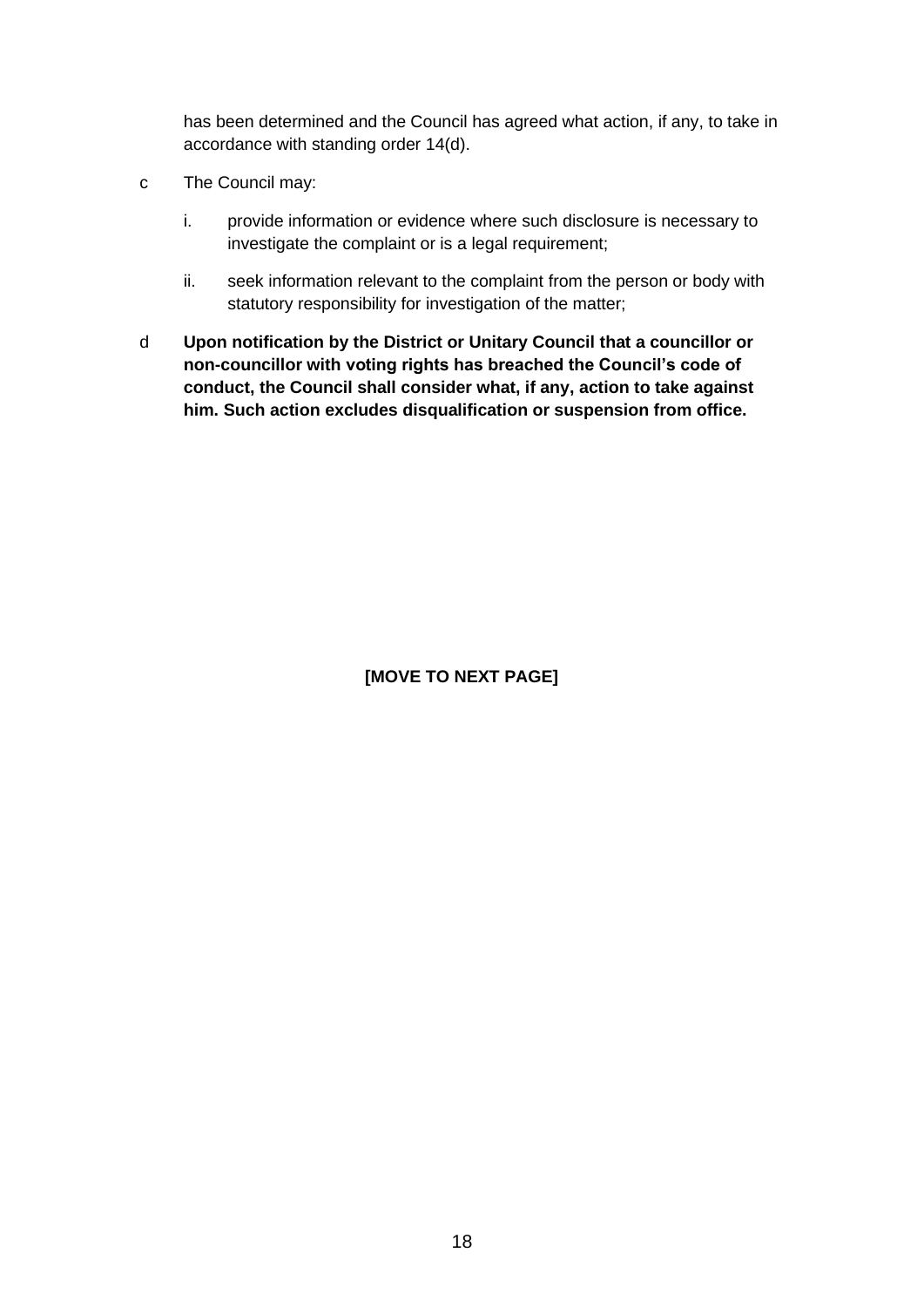### **15. PROPER OFFICER**

- a The Proper Officer shall be either (i) the clerk or (ii) other staff member(s) nominated by the Council to undertake the work of the Proper Officer when the Proper Officer is absent.
- b The Proper Officer shall:
	- i. **at least three clear days before a meeting of the council, a committee** or a sub-committee**,**
		- **serve on councillors by delivery or post at their residences or by email authenticated in such manner as the Proper Officer thinks fit, a signed summons confirming the time, place and the agenda (provided the councillor has consented to service by email), and**
		- **Provide, in a conspicuous place, public notice of the time, place and agenda (provided that the public notice with agenda of an extraordinary meeting of the Council convened by councillors is signed by them).**

*See standing order 3(b) for the meaning of clear days for a meeting of a full council and standing order 3(c) for the meaning of clear days for a meeting of a committee;*

- ii. subject to standing order 9, include on the agenda all motions in the order received unless a councillor has given written notice at least 3 days before the meeting confirming his withdrawal of it;
- iii. **convene a meeting of the Council for the election of a new Chair of the Council, occasioned by a casual vacancy in his office;**
- iv. **facilitate inspection of the minute book by local government electors;**
- v. **receive and retain copies of byelaws made by other local authorities;**
- vi. hold acceptance of office forms from councillors;
- vii. hold a copy of every councillor's register of interests;
- viii. assist with responding to requests made under freedom of information legislation and rights exercisable under data protection legislation, in accordance with the Council's relevant policies and procedures;
- ix. liaise, as appropriate, with the Council's Data Protection Officer (if there is one);
- x. receive and send general correspondence and notices on behalf of the Council except where there is a resolution to the contrary;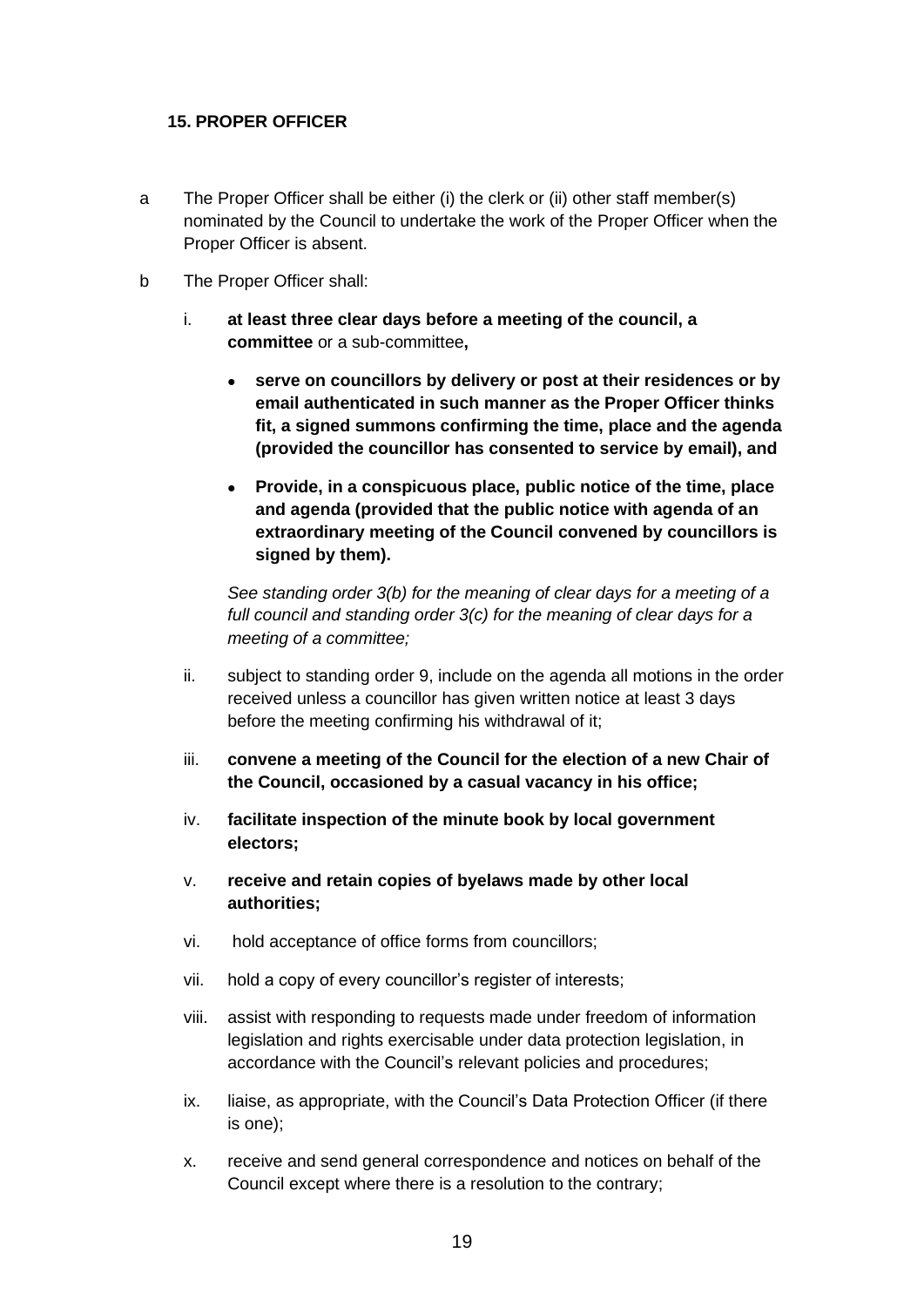- xi. assist in the organisation of, storage of, access to, security of and destruction of information held by the Council in paper and electronic form subject to the requirements of data protection and freedom of information legislation and other legitimate requirements (e.g. the Limitation Act 1980);
- xii. arrange for legal deeds to be executed; (*see also standing order 23);*
- xiii. arrange or manage the prompt authorisation, approval, and instruction regarding any payments to be made by the Council in accordance with its financial regulations;
- xiv. refer a planning application received by the Council to the Chair or 18 other appointed Councillor in their absence the Vice-Chair of the Council within two working days of receipt to facilitate an extraordinary meeting if the nature of a planning application requires consideration before the next ordinary meeting of the Council
- xv. refer a planning application received by the Council to the [Chair or in his absence the Vice-Chair (if there is one) of the Council] OR [Chair or in his absence Vice-Chair (if there is one) of the ( ) Committee] within two working days of receipt to facilitate an extraordinary meeting if the nature of a planning application requires consideration before the next ordinary meeting of [the Council] OR [( ) committee];
- xvi. manage access to information about the Council via the publication scheme; and
- xvii. retain custody of the seal of the Council (if there is one) which shall not be used without a resolution to that effect. (s*ee also standing order 23).*

# **16. RESPONSIBLE FINANCIAL OFFICER**

a The Council shall appoint appropriate staff member(s) to undertake the work of the Responsible Financial Officer when the Responsible Financial Officer is absent.

# **17. ACCOUNTS AND ACCOUNTING STATEMENTS**

- a "Proper practices" in standing orders refer to the most recent version of "Governance and Accountability for Local Councils – a Practitioners' Guide".
- b All payments by the Council shall be authorised, approved and paid in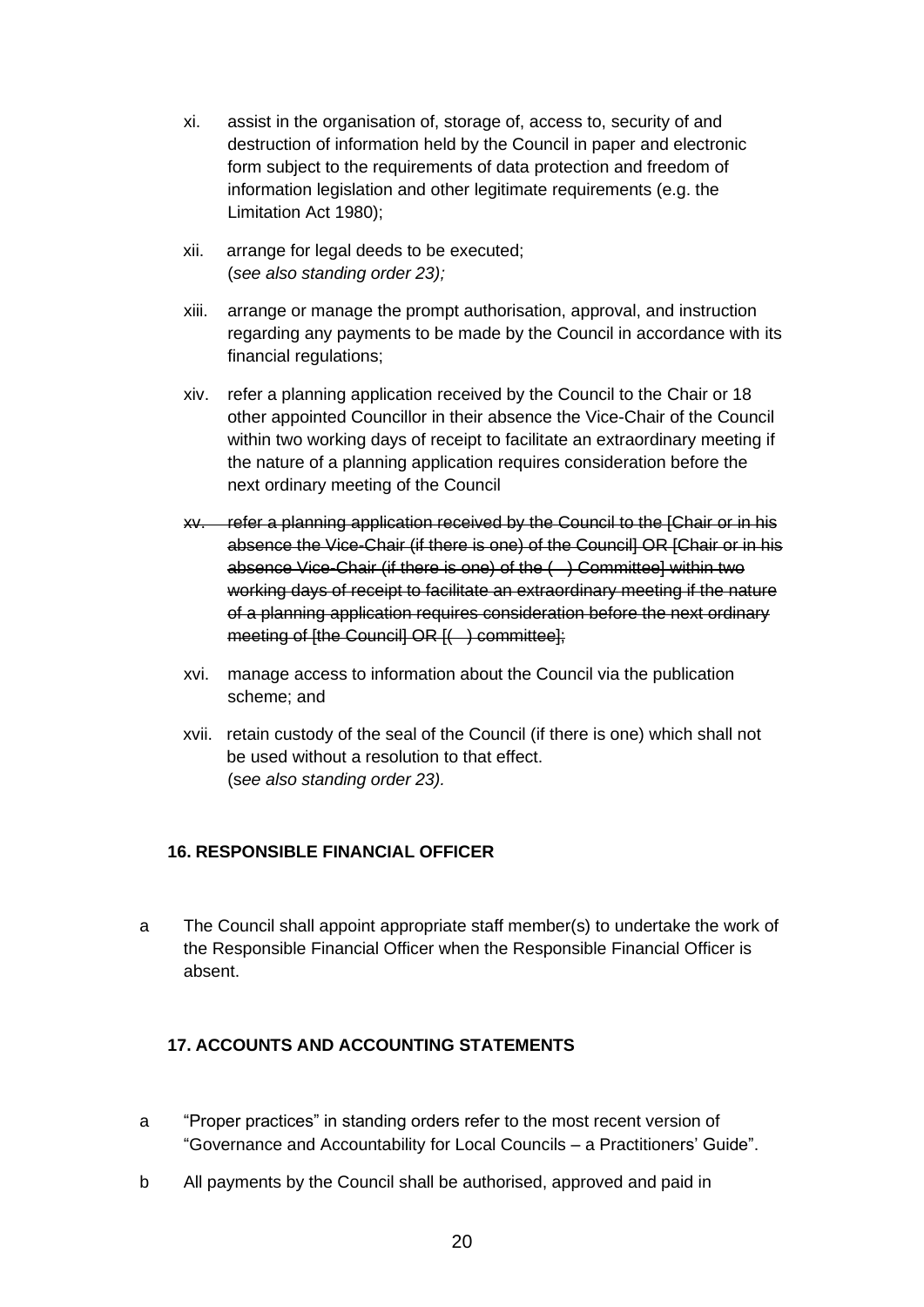accordance with the law, proper practices and the Council's financial regulations.

- c The Responsible Financial Officer shall supply to each councillor as soon as practicable after 30 June, 30 September and 31 December in each year a statement to summarise:
	- i. the Council's receipts and payments (or income and expenditure) for each quarter;
	- ii. the Council's aggregate receipts and payments (or income and expenditure) for the year to date;
	- iii. the balances held at the end of the quarter being reported and

which includes a comparison with the budget for the financial year and highlights any actual or potential overspends.

- d As soon as possible after the financial year end at 31 March, the Responsible Financial Officer shall provide:
	- i. each councillor with a statement summarising the Council's receipts and payments (or income and expenditure) for the last quarter and the year to date for information; and
	- ii. to the Council the accounting statements for the year in the form of Section 2 of the annual governance and accountability return, as required by proper practices, for consideration and approval.
- e The year-end accounting statements shall be prepared in accordance with proper practices and apply the form of accounts determined by the Council (receipts and payments, or income and expenditure) for the year to 31 March. A completed draft annual governance and accountability return shall be presented to all councillors at least 14 days prior to anticipated approval by the Council. The annual governance and accountability return of the Council, which is subject to external audit, including the annual governance statement, shall be presented to the Council for consideration and formal approval before 30 June.

# **18. FINANCIAL CONTROLS AND PROCUREMENT**

- a. The Council shall consider and approve financial regulations drawn up by the Responsible Financial Officer, which shall include detailed arrangements in respect of the following:
	- i. the keeping of accounting records and systems of internal controls;
	- ii. the assessment and management of financial risks faced by the Council;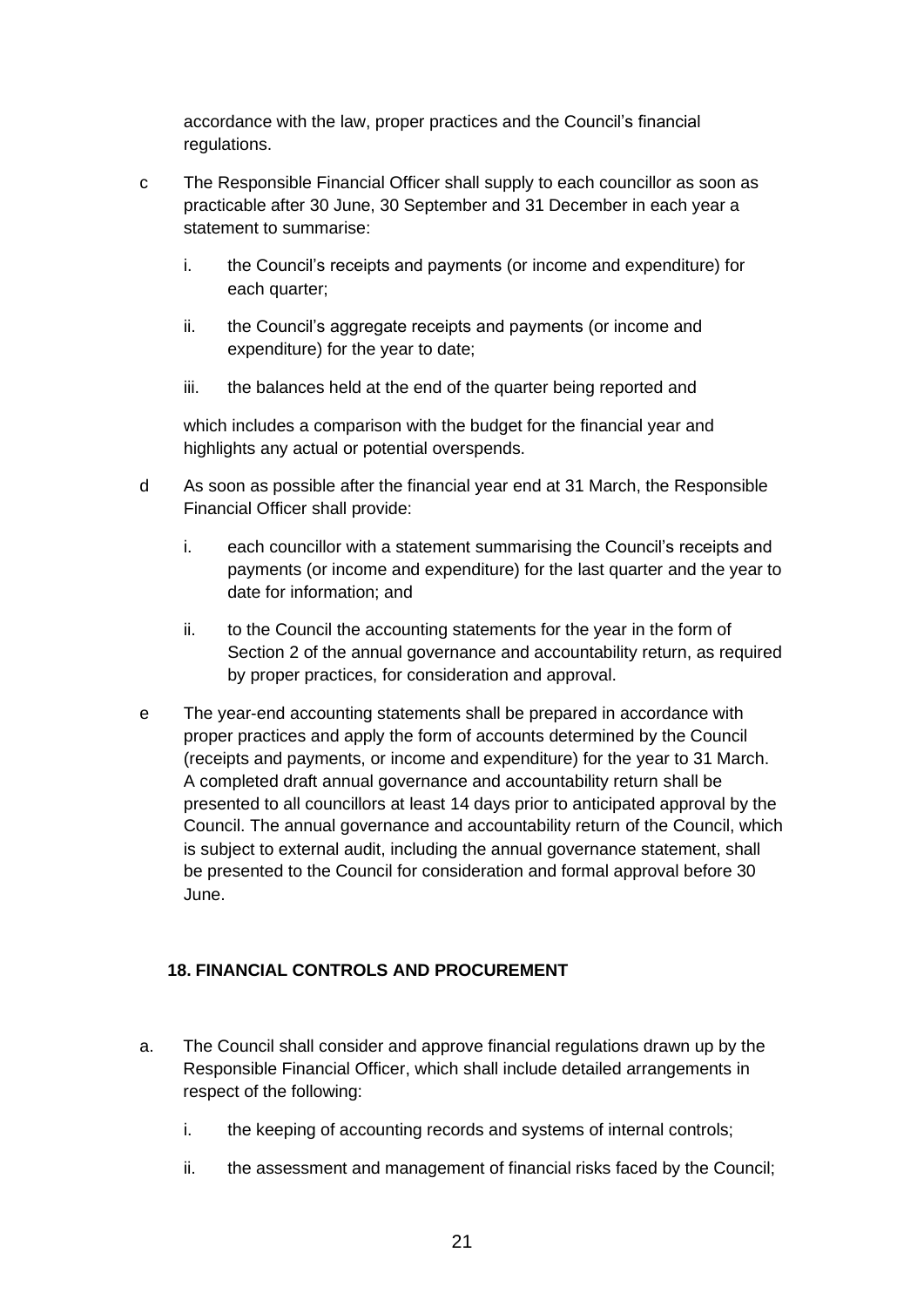- iii. the work of the independent internal auditor in accordance with proper practices and the receipt of regular reports from the internal auditor, which shall be required at least annually;
- iv. the inspection and copying by councillors and local electors of the Council's accounts and/or orders of payments; and
- v. whether contracts with an estimated value below **£25,000** due to special circumstances are exempt from a tendering process or procurement exercise.
- b. Financial regulations shall be reviewed regularly and at least annually for fitness of purpose.
- c. **A public contract regulated by the Public Contracts Regulations 2015 with an estimated value in excess of £25,000 but less than the relevant thresholds in standing order 18(f) is subject to Regulations 109-114 of the Public Contracts Regulations 2015 which include a requirement on the Council to advertise the contract opportunity on the Contracts Finder website regardless of what other means it uses to advertise the opportunity unless it proposes to use an existing list of approved suppliers (framework agreement).**
- d. Subject to additional requirements in the financial regulations of the Council, the tender process for contracts for the supply of goods, materials, services or the execution of works shall include, as a minimum, the following steps:
	- i. a specification for the goods, materials, services or the execution of works shall be drawn up;
	- ii. an invitation to tender shall be drawn up to confirm (i) the Council's specification (ii) the time, date and address for the submission of tenders (iii) the date of the Council's written response to the tender and (iv) the prohibition on prospective contractors contacting councillors or staff to encourage or support their tender outside the prescribed process;
	- iii. the invitation to tender shall be advertised in a local newspaper and in any other manner that is appropriate;
	- iv. tenders are to be submitted in writing in a sealed marked envelope addressed to the Proper Officer;
	- v. tenders shall be opened by the Proper Officer in the presence of at least one councillor after the deadline for submission of tenders has passed;
	- vi. tenders are to be reported to and considered by the appropriate meeting of the Council or a committee or sub-committee with delegated responsibility.
- e. Neither the Council, nor a committee or a sub-committee with delegated responsibility for considering tenders, is bound to accept the lowest value tender.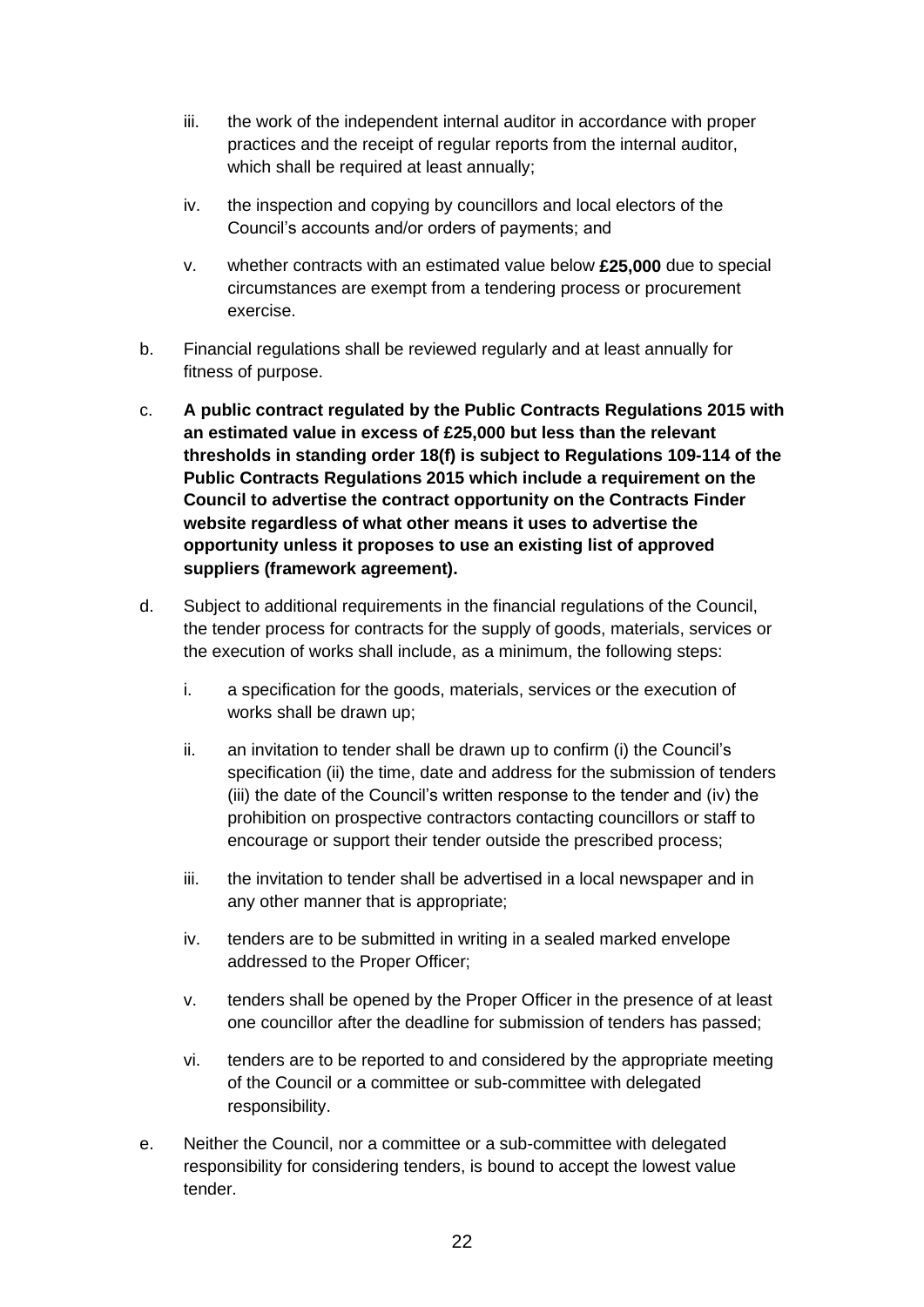- f. **A public contract regulated by the Public Contracts Regulations 2015 with an estimated value in excess of £181,302 for a public service or supply contract or in excess of £4,551,413 for a public works contract (or other thresholds determined by the European Commission every two years and published in the Official Journal of the European Union (OJEU)) shall comply with the relevant procurement procedures and other requirements in the Public Contracts Regulations 2015 which include advertising the contract opportunity on the Contracts Finder website and in OJEU.**
- g. **A public contract in connection with the supply of gas, heat, electricity, drinking water, transport services, or postal services to the public; or the provision of a port or airport; or the exploration for or extraction of gas, oil or solid fuel with an estimated value in excess of £363,424 for a supply, services or design contract; or in excess of £4,551,413 for a works contract; or £820,370 for a social and other specific services contract (or other thresholds determined by the European Commission every two years and published in OJEU) shall comply with the relevant procurement procedures and other requirements in the Utilities Contracts Regulations 2016.**

## **19. HANDLING STAFF MATTERS**

- a A matter personal to a member of staff that is being considered by a meeting of Council or the personnel committee is subject to standing order 11.
- b Subject to the Council's policy regarding absences from work, the Council's most senior member of staff shall notify the Chair of the personnel committee or, if he is not available, the chair of the council of absence occasioned by illness or other reason and that person shall report such absence to council at its next meeting.
- c The chair of the personnel committee shall upon a resolution conduct a review of the performance and annual appraisal of the work of clerk. The reviews and appraisal shall be reported in writing and are subject to approval by resolution by Council.
- d Subject to the Council's policy regarding the handling of grievance matters, the Council's most senior member of staff shall contact the chair of the personnel committee in respect of an informal or formal grievance matter, and this matter shall be reported back and progressed by resolution of the Council.
- e Subject to the Council's policy regarding the handling of grievance matters, if an informal or formal grievance matter raised by Clerk or Maintenance Officer relates to the chair or vice-chair of Council this shall be communicated to another member of the Council, which shall be reported back and progressed by resolution of Council.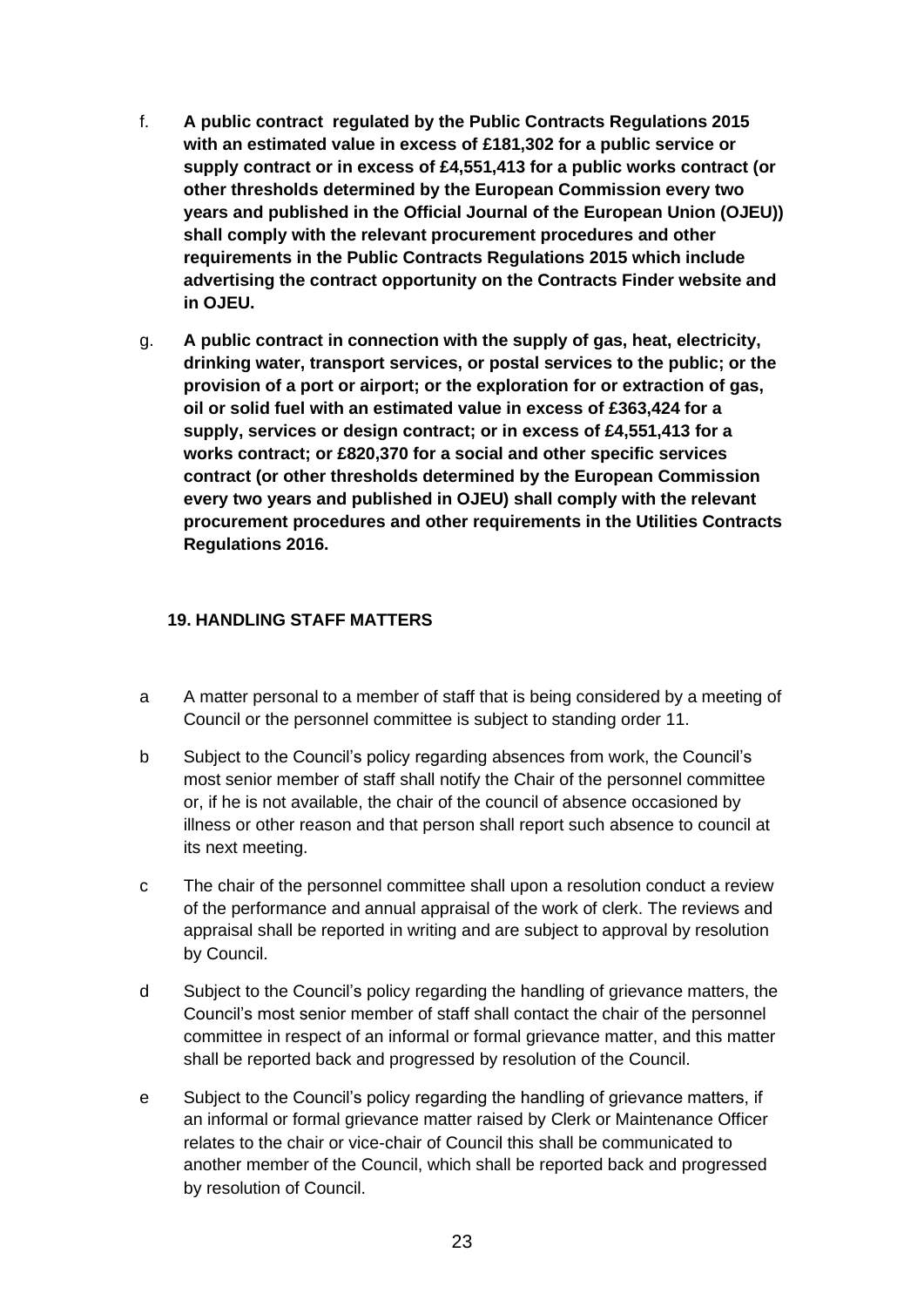- f Any persons responsible for all or part of the management of staff shall treat as confidential the written records of all meetings relating to their performance, capabilities, grievance or disciplinary matters.
- g In accordance with standing order 11(a), persons with line management responsibilities shall have access to staff records referred to in standing order 19(f).

# **20. RESPONSIBILITIES TO PROVIDE INFORMATION**

*See also standing order 21.*

- a **In accordance with freedom of information legislation, the Council shall publish information in accordance with its publication scheme and respond to requests for information held by the Council.**
- b. [*If gross annual income or expenditure (whichever is higher) does not exceed £25,000*] **The Council shall publish information in accordance with the requirements of the Smaller Authorities (Transparency Requirements) (England) Regulations 2015.**

OR

[*If gross annual income or expenditure (whichever is the higher) exceeds £200,000*] **The Council, shall publish information in accordance with the requirements of the Local Government (Transparency Requirements) (England) Regulations 2015**.

**21. RESPONSIBILITIES UNDER DATA PROTECTION LEGISLATION**  (Below is not an exclusive list).

*See also standing order 11.*

- a The Council may appoint a Data Protection Officer.
- b **The Council shall have policies and procedures in place to respond to an individual exercising statutory rights concerning his personal data.**
- c **The Council shall have a written policy in place for responding to and managing a personal data breach.**
- d **The Council shall keep a record of all personal data breaches comprising the facts relating to the personal data breach, its effects and the remedial action taken.**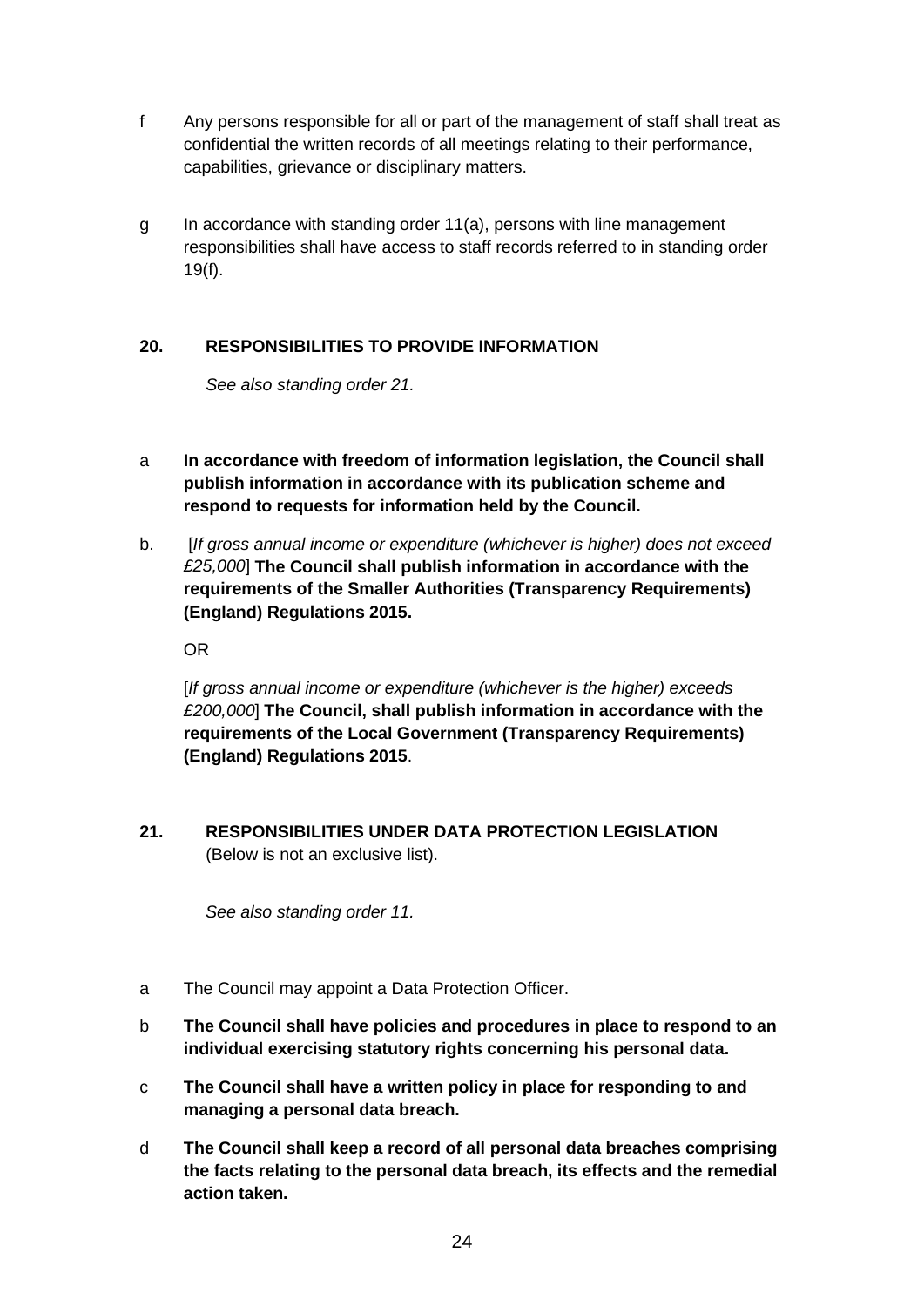- e **The Council shall ensure that information communicated in its privacy notice(s) is in an easily accessible and available form and kept up to date.**
- f **The Council shall maintain a written record of its processing activities.**

## **22. RELATIONS WITH THE PRESS/MEDIA**

a Requests from the press or other media for an oral or written comment or statement from the Council, its councillors or staff shall be handled in accordance with the Council's policy in respect of dealing with the press and/or other media.

# **23. EXECUTION AND SEALING OF LEGAL DEEDS**

*See also standing orders 15(b)(xii) and (xvii).*

- a A legal deed shall not be executed on behalf of the Council unless authorised by a resolution.
- b **[Subject to standing order 23(a), the Council's common seal shall alone be used for sealing a deed required by law. It shall be applied by the Proper Officer in the presence of two councillors who shall sign the deed as witnesses.]**

*The above is applicable to a Council with a common seal.*

OR

**[Subject to standing order 23(a), any two councillors may sign, on behalf of the Council, any deed required by law and the Proper Officer shall witness their signatures.]** 

*The above is applicable to a Council without a common seal.*